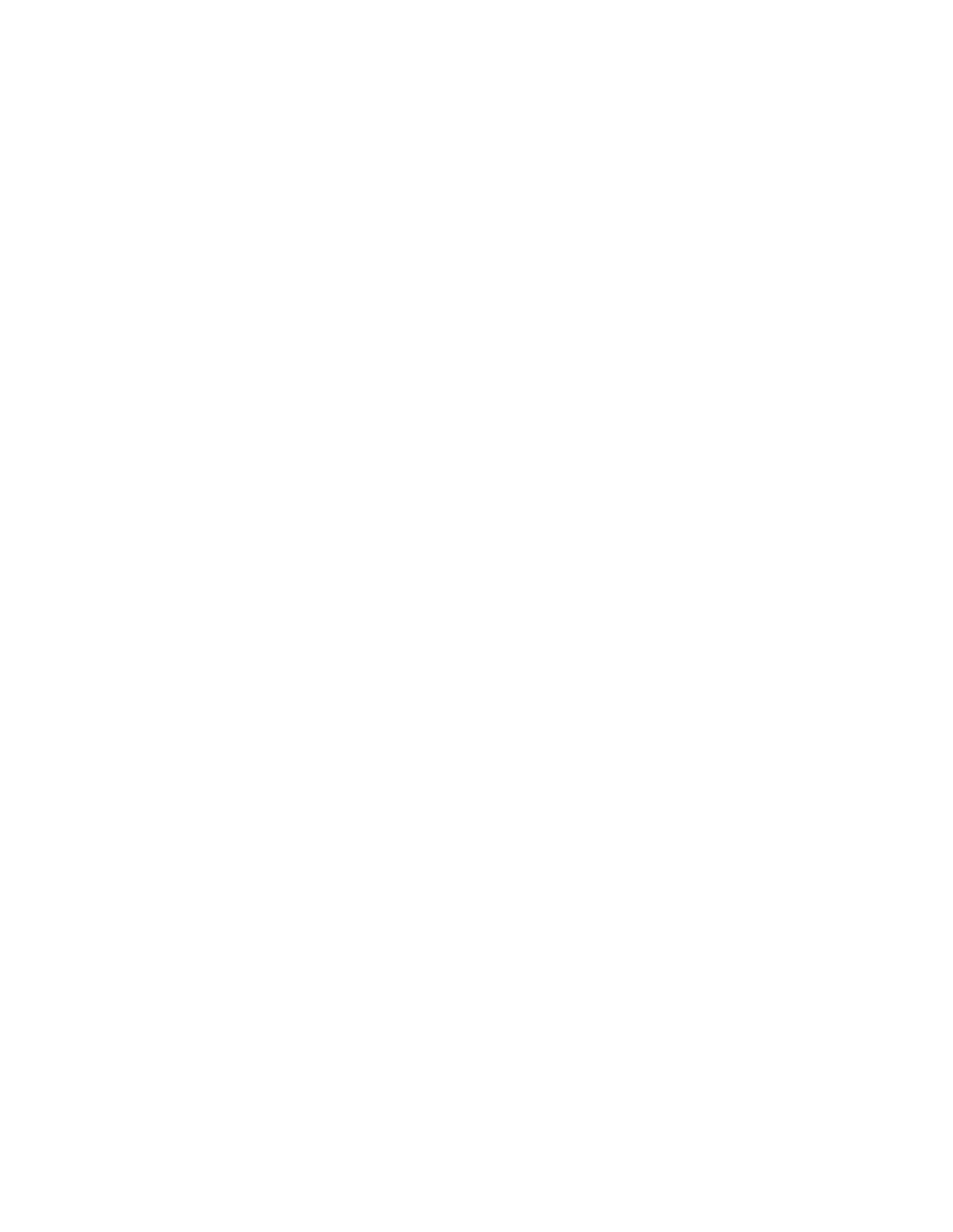# REVISOR'S NOTE

NOTE: In the preparation of the 2017 Colorado Revised Statutes, the Office of Legislative Legal Services has compiled, edited, and arranged the statutes to include changes made at the 2017 Regular Session and in accordance with article 5 of title 2, Colorado Revised Statutes.

Itemized below are the changes to the 2017 Colorado Revised Statutes made in accordance with the authority set forth in section 2-5-103 to "improve the style and clarity of the laws, yet preserve the intent, effect, and meaning of each statutory provision".

# **Category Type of change**

- **a. Punctuation.** A uniform system of punctuation was used in the preparation of C.R.S., and the punctuation has been changed accordingly.
- **b. Capitalization.** A uniform system of capitalization was used, and changes were made accordingly.
- **c. Present tense.** Language in the statutes has been changed to the present tense.
- **d. Short title and definition sections.** Language and format in short title and introductory portions of definition sections were standardized.
- **e. Effective date.** References to "the effective date of said section (article/part)" were changed to the actual date when the section (article/part) became effective.
- **f. Provisos.** The term "provided that" was changed to "except that" or "if" to conform to statutory format.
- **g. Grammatical changes.**In some instances,languagewas rewritten to correct grammar without changing substantive meaning.
- **h. Form Numbering changes.** Changes were made in C.R.S. numbering or in numbering or wording of internal references to conform to the C.R.S. numbering system and statutory format.
- **i. "C.R.S. 1973" and "C.R.S." changes.** References to "C.R.S. 1973" or to "C.R.S." were corrected to conform to H.B. No. 1291, 1983 Session, and added "C.R.S." to or deleted "C.R.S." from internal references to conform to statutory format.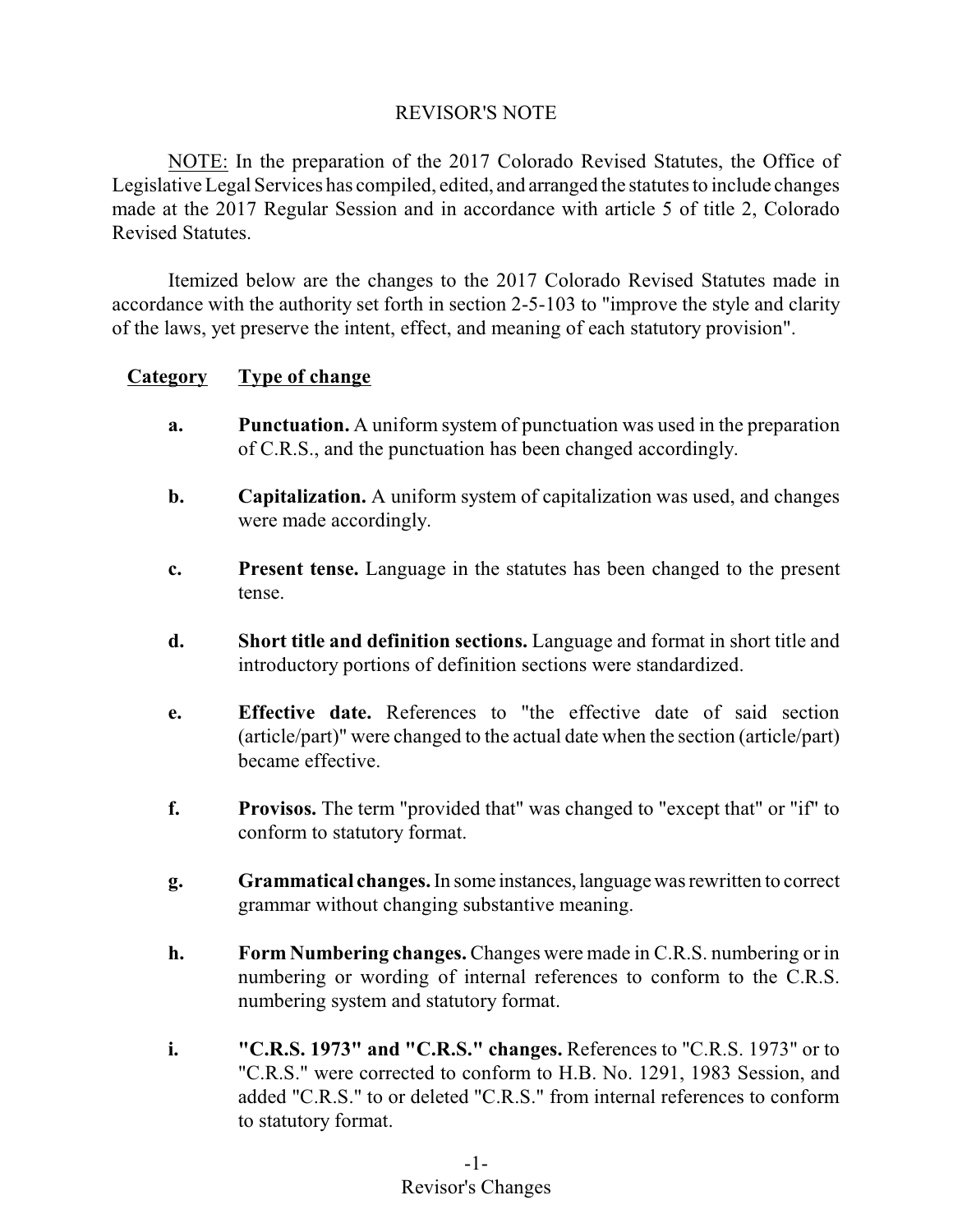- **j. Spelling.** Misspelled words were corrected.
- **k. Move "and" or "or" at the end of a paragraph, subparagraph, sub-subparagraph.** Moved an "and" or "or" to the next to last paragraph, subparagraph, or sub-subparagraph when a paragraph, subparagraph, or sub-subparagraph is added or repealed to conform to statutory format.
- **l. Richard B. Russell.** In 1999, Public Law 106-78 changed the name of the federal "National School Lunch Act" (42 U.S.C. sec. 1751 et seq.) to the federal "Richard B. Russell National School Lunch Act". Section 1 of Senate Bill 15-264 directs the Revisor of Statutes to change all the references from the old name of the act to the new name in the Colorado Revised Statutes. Section 1 also requires that all name changes be reported in the "Grey Book". The directive remains in effect until August 6, 2018.

| $1 - 2 - 218.5$ | (2), Senate Bill 16-142 harmonized with Propositions 107 and 108,<br>effective December 27, 2016.                                                                                                              |  |
|-----------------|----------------------------------------------------------------------------------------------------------------------------------------------------------------------------------------------------------------|--|
| $1 - 4 - 101$   | $(2)$ , added the paragraph " $(a)$ " designation after " $(2)$ " and relettered the<br>remaining paragraphs within the subsection to conform to statutory<br>format.<br>$(2)(a)$ , as relettered, category a. |  |
| $1 - 4 - 912$   | Senate Bill 17-209 harmonized with House Bill 17-1088.                                                                                                                                                         |  |
| $1 - 7 - 201$   | $(2.3)$ , category b.                                                                                                                                                                                          |  |
| <b>TITLE 2</b>  |                                                                                                                                                                                                                |  |
|                 |                                                                                                                                                                                                                |  |

- 2-2-1901 (2)(a), category e.
- $2-3-1203$  IP(13)(a), changed "The statutory authorization for the following designated advisory committees is scheduled for repeal" to "The following statutory authorizations for the designated advisory committees are scheduled for repeal on" for consistency with the preferred statutory language used for the sunset review and repeal of advisory committees.  $(13)(a)(III)$ , category a.
- 2-3-1602 (1), category a.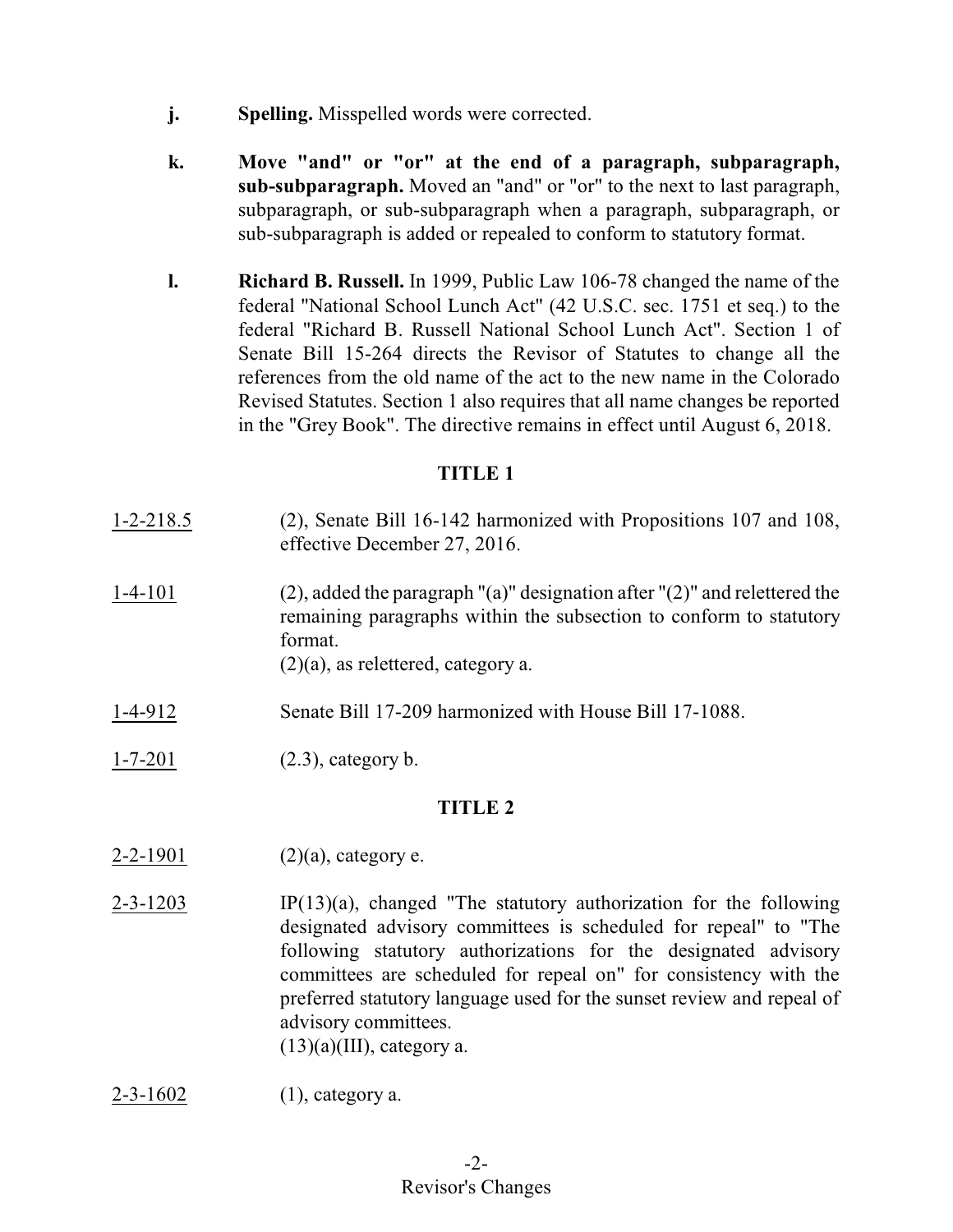$2-5-126$  (2)(t), category e.

# **TITLE 3**

- $3-1-102$  (1) and (2), category j.
- $3-3-102$  (1) and (2), category j.

| $5 - 16 - 103$ | IP, Senate Bill 17-216 superseded by House Bill 17-1238.<br>(2) and $(8.5)$ , numbered as 12-14-103 $(1.5)$ and $(6.5)$ in Senate Bill<br>17-216 but were harmonized with House Bill 17-1238 and relocated<br>to section 5-16-103 (2) and $(8.5)$ , effective January 1, 2018.                                                                                                                              |
|----------------|-------------------------------------------------------------------------------------------------------------------------------------------------------------------------------------------------------------------------------------------------------------------------------------------------------------------------------------------------------------------------------------------------------------|
| $5-16-111$     | $(2)$ , $(3)$ , and $(4)$ , numbered as 12-14-111 $(2)$ , $(3)$ , and $(4)$ in Senate Bill<br>17-216 but were harmonized with House Bill 17-1238 and relocated<br>to section 5-16-111 $(2)$ , $(3)$ , and $(4)$ , effective January 1, 2018.                                                                                                                                                                |
| $5 - 16 - 113$ | $(4)$ and $(5)$ , numbered as 12-14-113 $(3)$ and $(4)$ in Senate Bill 17-216<br>but were harmonized with House Bill 17-1238 and relocated to section<br>5-16-113 (4) and $(5)$ .<br>$(9)$ , changed "section 15-17-102" to "section 5-17-102" to accurately<br>reflect the new section number of the definition for private child<br>support collector, which section was relocated by House Bill 17-1238. |
| $5 - 16 - 116$ | Numbered as 12-14-116 in Senate Bill 17-216 but was harmonized<br>with House Bill 17-1238 and relocated to section 5-16-116.                                                                                                                                                                                                                                                                                |
| $5 - 16 - 117$ | $(1), (5), (6), (7),$ and $(8),$ numbered as 12-14-117 $(1), (6), (7), (8),$ and<br>(9) in Senate Bill 17-216 but were harmonized with House Bill<br>17-1238 and relocated to section 5-16-117 (1), (5), (6), (7), and (8),<br>effective January 1, 2018.                                                                                                                                                   |
| $5 - 16 - 124$ | $(9)$ and $(11)$ , category g.<br>$(12)$ , numbered as $12-14-124$ $(12)$ in Senate Bill 17-216 but was<br>harmonized with House Bill 17-1238 and relocated to section 5-16-124<br>(12).                                                                                                                                                                                                                    |
| 5-16-125.5     | Numbered as 12-14-128.5 in Senate Bill 17-216 but was harmonized<br>with House Bill 17-1238 and relocated to section 5-16-125.5.                                                                                                                                                                                                                                                                            |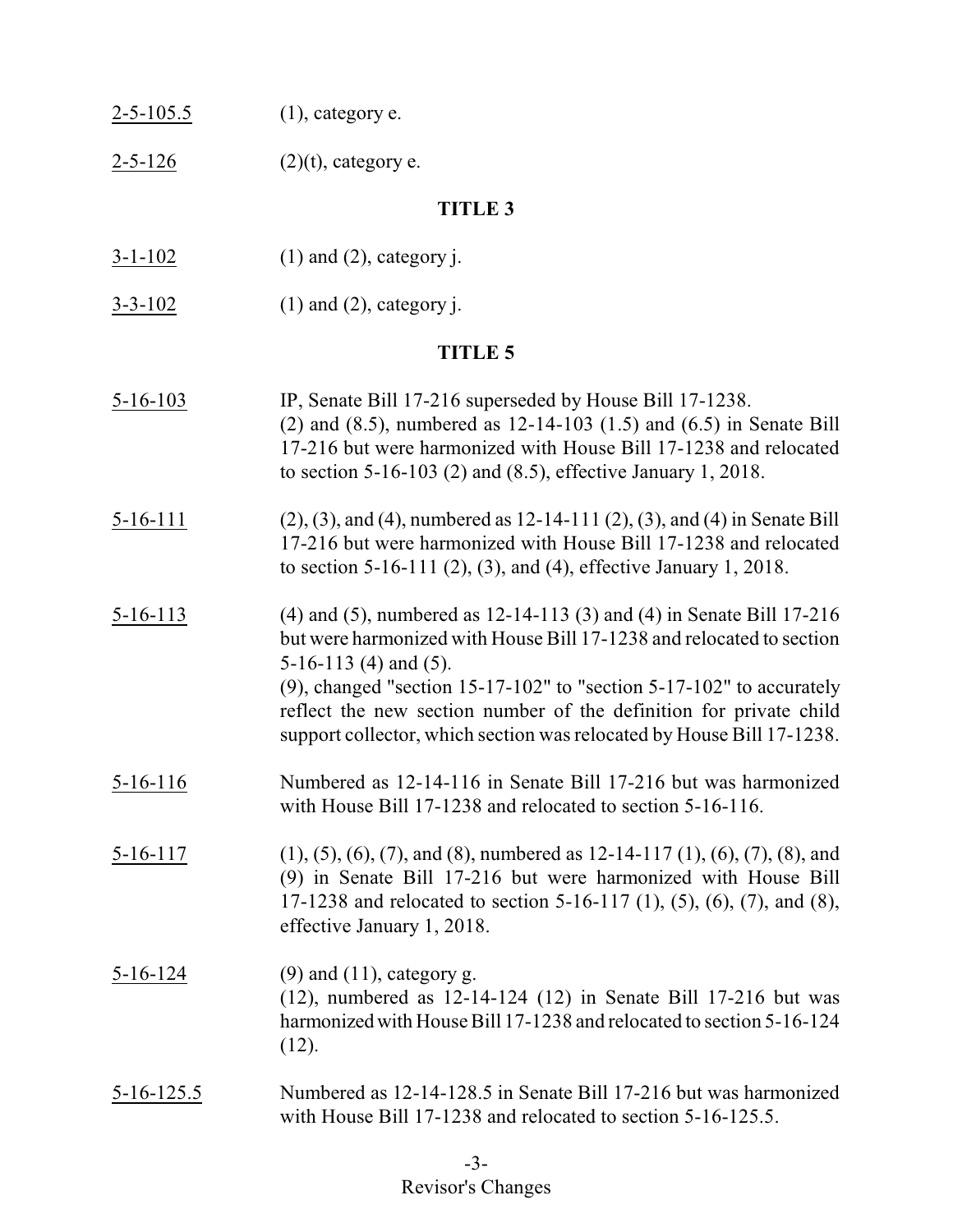| $5 - 16 - 127$ | $(12)$ , numbered as $12-14-130$ $(12)$ in Senate Bill 17-216 but was<br>harmonized with House Bill 17-1238 and relocated to section 5-16-127<br>(12).                                                                                                                                                                                   |
|----------------|------------------------------------------------------------------------------------------------------------------------------------------------------------------------------------------------------------------------------------------------------------------------------------------------------------------------------------------|
| $5-16-134.5$   | Numbered as 12-14-136.5 in Senate Bill 17-216 but was harmonized<br>with House Bill 17-1238 and relocated to section 5-16-134.5.<br>Changed "This part 1" to "This article 16" to correct a self-referring<br>internal reference due to the aforementioned harmonization and<br>relocation of section 12-14-136.5 to section 5-16-134.5. |
| $5 - 16 - 135$ | Numbered as 12-14-137 in Senate Bill 17-216 but was harmonized<br>with House Bill 17-1238 and relocated to section 5-16-135.                                                                                                                                                                                                             |
| $5 - 18 - 111$ | $(2)(a)(III)$ , category j.                                                                                                                                                                                                                                                                                                              |
|                | <b>TITLE 6</b>                                                                                                                                                                                                                                                                                                                           |
| $6 - 23 - 101$ | $(2)$ and $(3)$ , numbered as subsections $(3)$ and $(2)$ , respectively, in House<br>Bill 17-1115, but were renumbered on revision so that defined terms<br>appear in alphabetical order to conform to statutory format.                                                                                                                |
| $6 - 23 - 102$ | (2), changed "Direct primary care providers" to "Direct primary health<br>care providers" to conform to the defined term and for consistent use<br>of terminology throughout the article.                                                                                                                                                |
| $6 - 23 - 103$ | $IP(1)$ , changed "direct primary care provider" to "direct primary health<br>care provider" to conform to the defined term and for consistent use of<br>terminology throughout the article.                                                                                                                                             |
| $6 - 23 - 104$ | $(1)$ , $(2)$ , and $(3)$ , changed "direct primary care provider" to "direct<br>primary health care provider" to conform to the defined term and for<br>consistent use of terminology throughout the article.                                                                                                                           |
| $6-24-106$     | $(7)$ and $(8)$ , numbered as 12-12-109 $(7)$ and $(8)$ in House Bill 17-1096<br>but were harmonized with House Bill 17-1244 and relocated to section<br>$6-24-106$ (7) and (8).                                                                                                                                                         |
| <b>TITLE 8</b> |                                                                                                                                                                                                                                                                                                                                          |
| 8-41-301       | $(2)(a.5)$ , added subparagraph (II) on revision to reflect the future repeal<br>of subsection $(2)(a.5)$ created by sections 1 and 2 of House Bill<br>17-1229.                                                                                                                                                                          |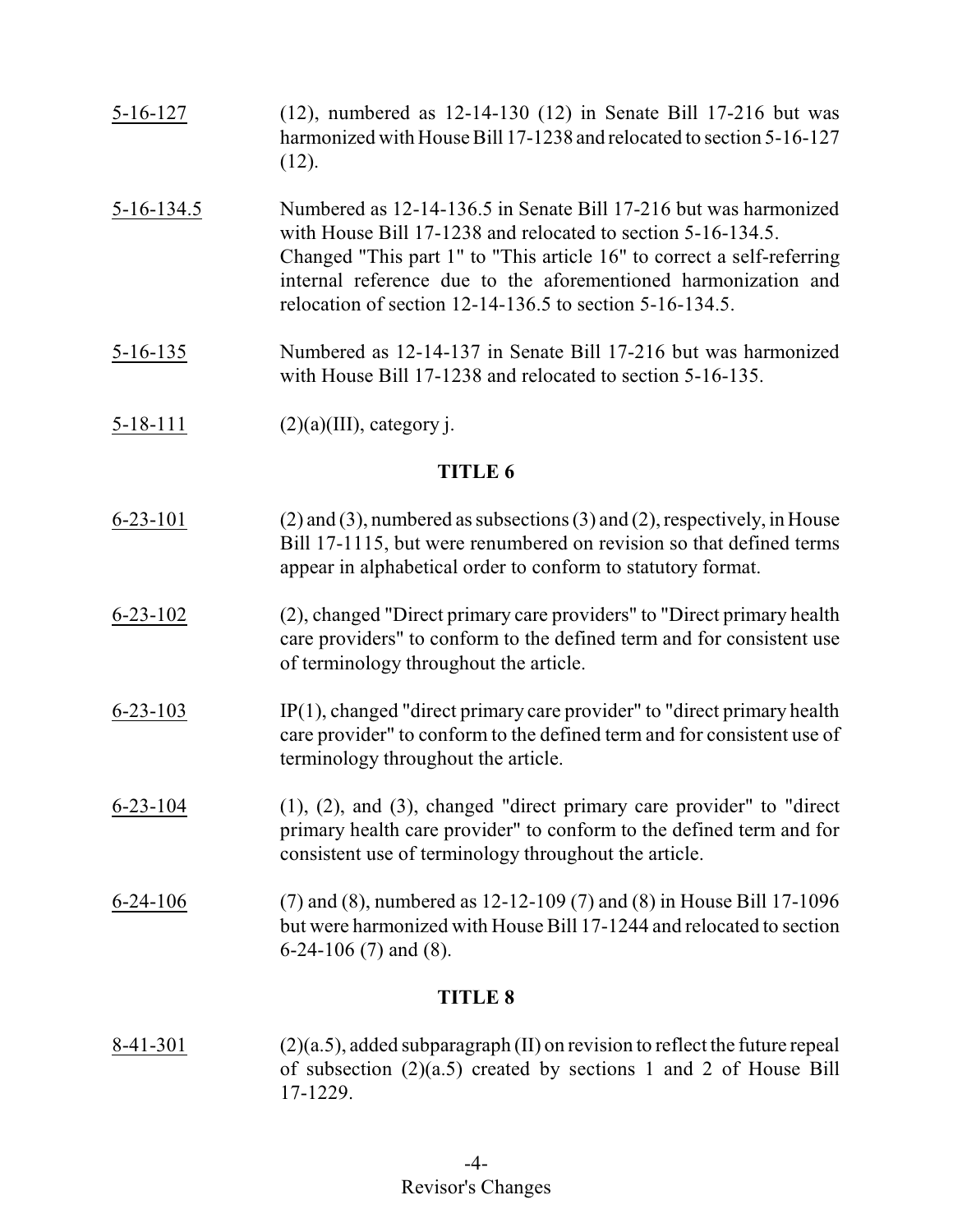| $8-67-109$ | $(5)$ , category j. |
|------------|---------------------|
|------------|---------------------|

8-83-218 (1)(d), category j.

### **TITLE 9**

- 9-1-101 Category j.
- 9-1-102 Category j.
- 9-1-103 Category j.
- 9-1-104 Category j.
- 9-3-101 Category j.
- 9-5-101 (11), category j.

### **TITLE 10**

- 10-4-1703 (1)(c), category e.
- 10-22-109 (1)(a) and (1)(b), category k.

### **TITLE 11**

- 11-35-101 (1), Senate Bill 17-294 harmonized with House Bill 17-1238 and House Bill 17-1239.
- $11-49-103$  (1), category a.

- 12-6-105 (5), numbered as (3) in Senate Bill 17-298 but was harmonized with Senate Bill 17-240 and relocated to subsection (5).
- 12-6-120 (2), Senate Bill 17-240 harmonized with House Bill 17-1249.
- 12-6-123 IP(1), Senate Bill 17-240 harmonized with House Bill 17-1249.
- 12-6-523 (1)(v)(II) and (1)(y)(II), category k.
- $12-10-106$  (1)(l)(III), category j.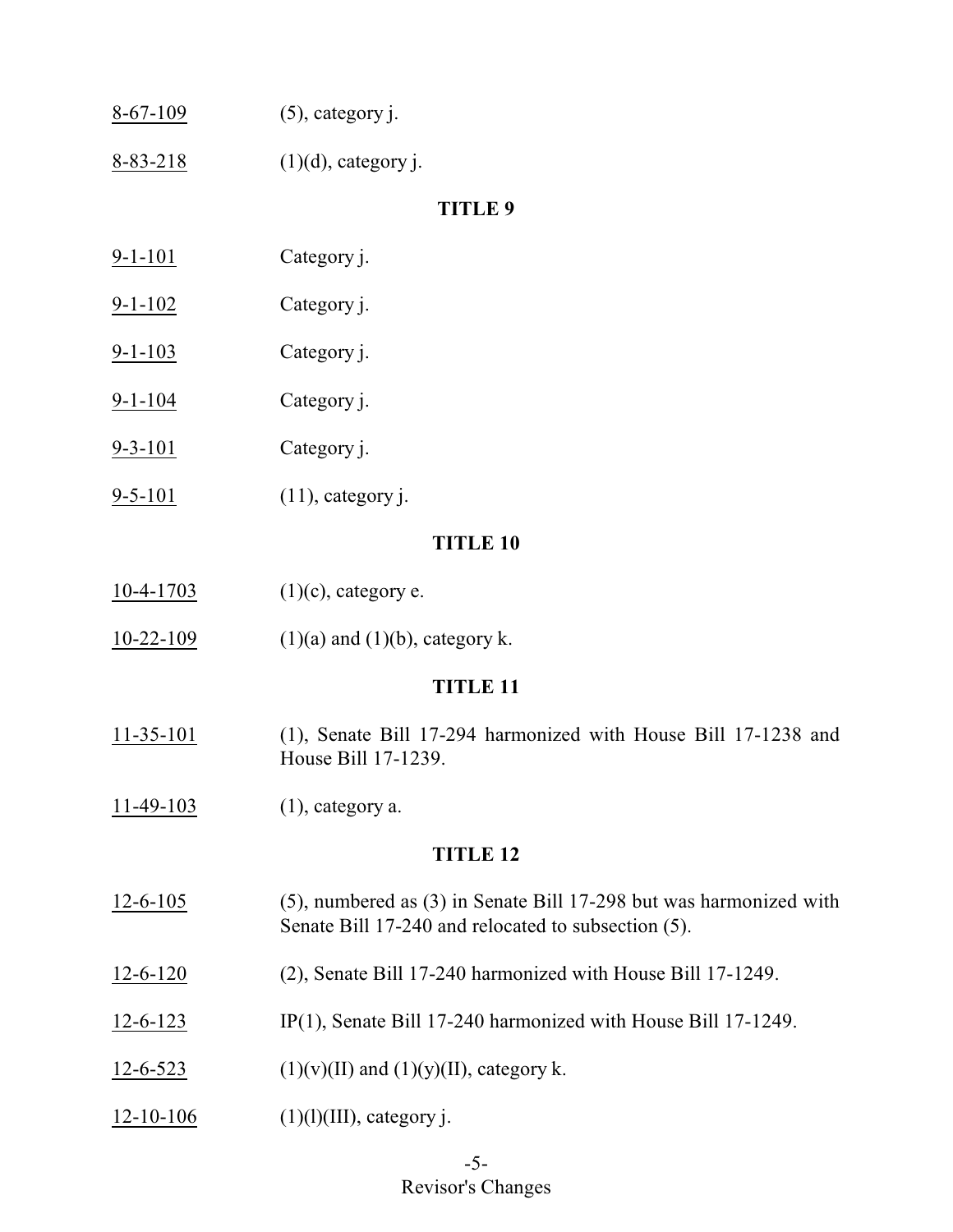| $12 - 10 - 107.1$  | $(1)(d)$ , Senate Bill 17-148 harmonized with Senate Bill 17-242.                                                           |
|--------------------|-----------------------------------------------------------------------------------------------------------------------------|
| $12 - 14 - 103$    | IP, Senate Bill 17-216 superseded by House Bill 17-1238.                                                                    |
| $12 - 33 - 117$    | $(1)(d)$ , category a.                                                                                                      |
| $12 - 35.5 - 110$  | $(2)$ , category a.                                                                                                         |
| $12 - 35.5 - 111$  | $(1)(n)$ and $(1)(p)$ , category k.<br>$(1)(o)$ , category a.                                                               |
| $12 - 37.3 - 102$  | (7), Senate Bill 17-106 harmonized with Senate Bill 17-294.                                                                 |
| $12 - 37.3 - 116$  | $(1)$ , category g.                                                                                                         |
| 12-40-108          | $(1)(d)$ , category a.                                                                                                      |
| $12 - 42 - 113$    | $(1)(i)$ , category a.                                                                                                      |
| $12 - 42.5 - 126$  | $(1)(l)$ , category a.                                                                                                      |
| $12 - 43 - 203$    | $(2)(a)(II)(B)$ , category g.                                                                                               |
| $12 - 43 - 218$    | $(2)(c)(III)$ , category a.                                                                                                 |
| 12-43-307          | $(2)(b)(VI)(C)$ , category a.                                                                                               |
| 12-43.3-202        | $(2.5)(a)(I)(G)$ , category g.<br>$(2.5)(a)(II)(F)$ , category a.<br>$(2)(a)(XIV.5)(B)$ and $(2)(a)(XVIII.7)$ , category a. |
| 12-43.3-301        | $(1)(e)$ , deleted "and" at the end of the paragraph to conform to statutory<br>format.<br>$(1)(f)$ , category a.           |
| $12 - 43.3 - 401$  | $(1)(e)$ and $(1)(f)$ , category a.                                                                                         |
| <u>12-43.3-407</u> | Category a.                                                                                                                 |
| $12 - 43.3 - 408$  | Numbered as section 12-43.3-409 in House Bill 17-1367 but was<br>renumbered on revision for ease of location.               |
| 12-43.4-202        | $(3)(a)(VII)(P)$ , category a.                                                                                              |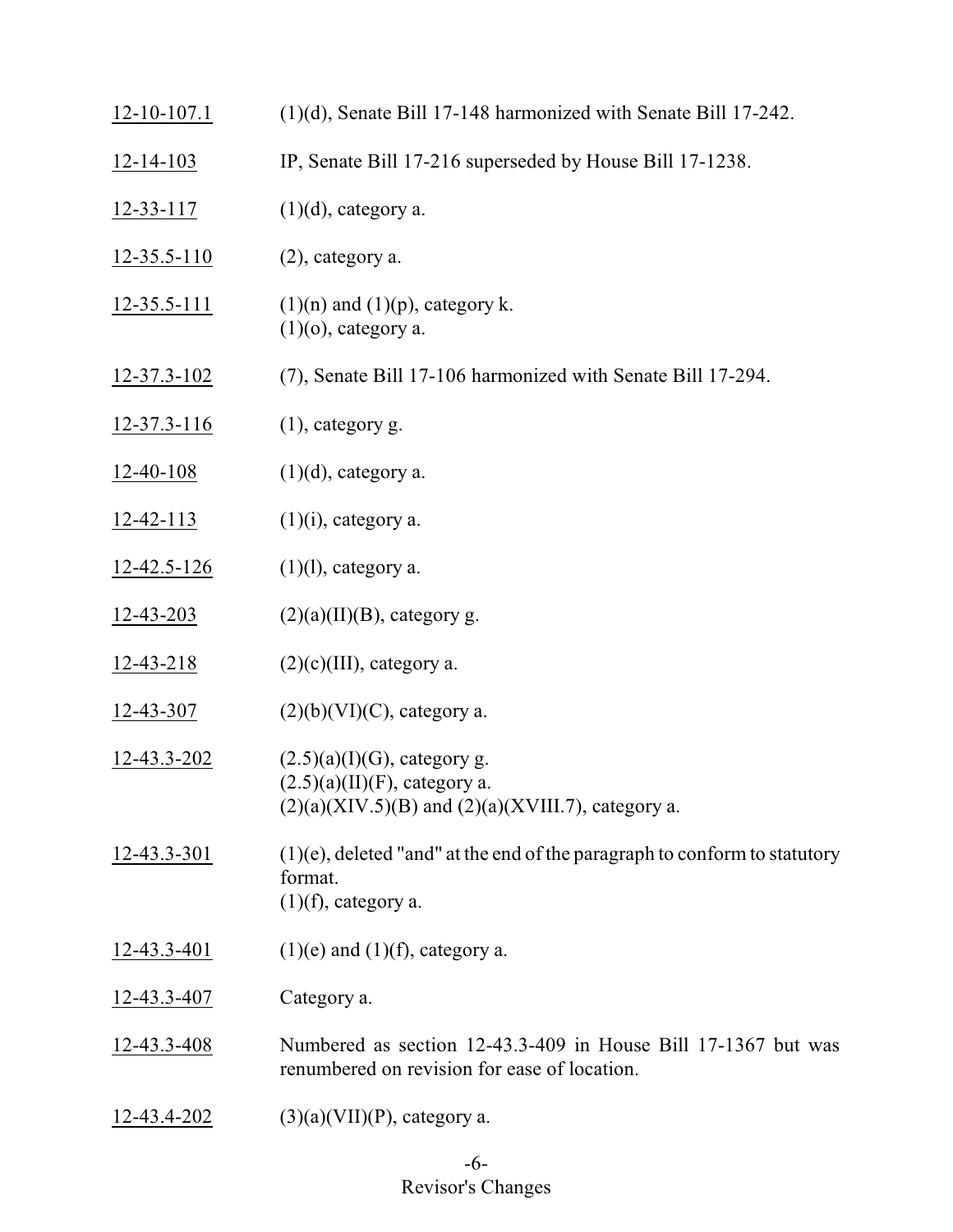$12-43.7-108$  (1)(e), category g.

12-46-109 (3), category e.

- 12-47-402 (2)(c)(IV), added "after" to the phrase "on or August 5, 2015," to restore language from House Bill 15-1217 that was inadvertently deleted when the phrase "on or after the effective date of this paragraph (c)," was changed on revision in the 2015 statutes to specify the actual effective date.
- 12-47-410 (5), category g.
- 12-47-412  $(9)(a)$ , category e.
- 12-47-425 (4), category j.
- 12-47-426 (5), category e.
- 12-47-505 (1)(p), category a.
- 12-55-124 Added entire section on revision to reflect the future repeal of part 1 created by section 1 of Senate Bill 17-132 and section 121 of Senate Bill 17-294.
- 12-55-212 Added entire section on revision to reflect the future repeal of part 2 created by section 1 of Senate Bill 17-132 and section 121 of Senate Bill 17-294.
- 12-61-105 (1), Senate Bill 17-215 harmonized with Senate Bill 17-294.
- 12-61-111.5 (1) and (2)(a)(I), Senate Bill 17-215 harmonized with Senate Bill 17-294.
- 12-61-905.5 (1)(ff), changed ""Federal Trade Commission Act of 1914"" to ""Federal Trade Commission Act" of 1914" to accurately reflect the name of the federal act.
- 12-61-908 (1), category g.

### **TITLE 13**

 $13-3-113$  (2)(d), category a.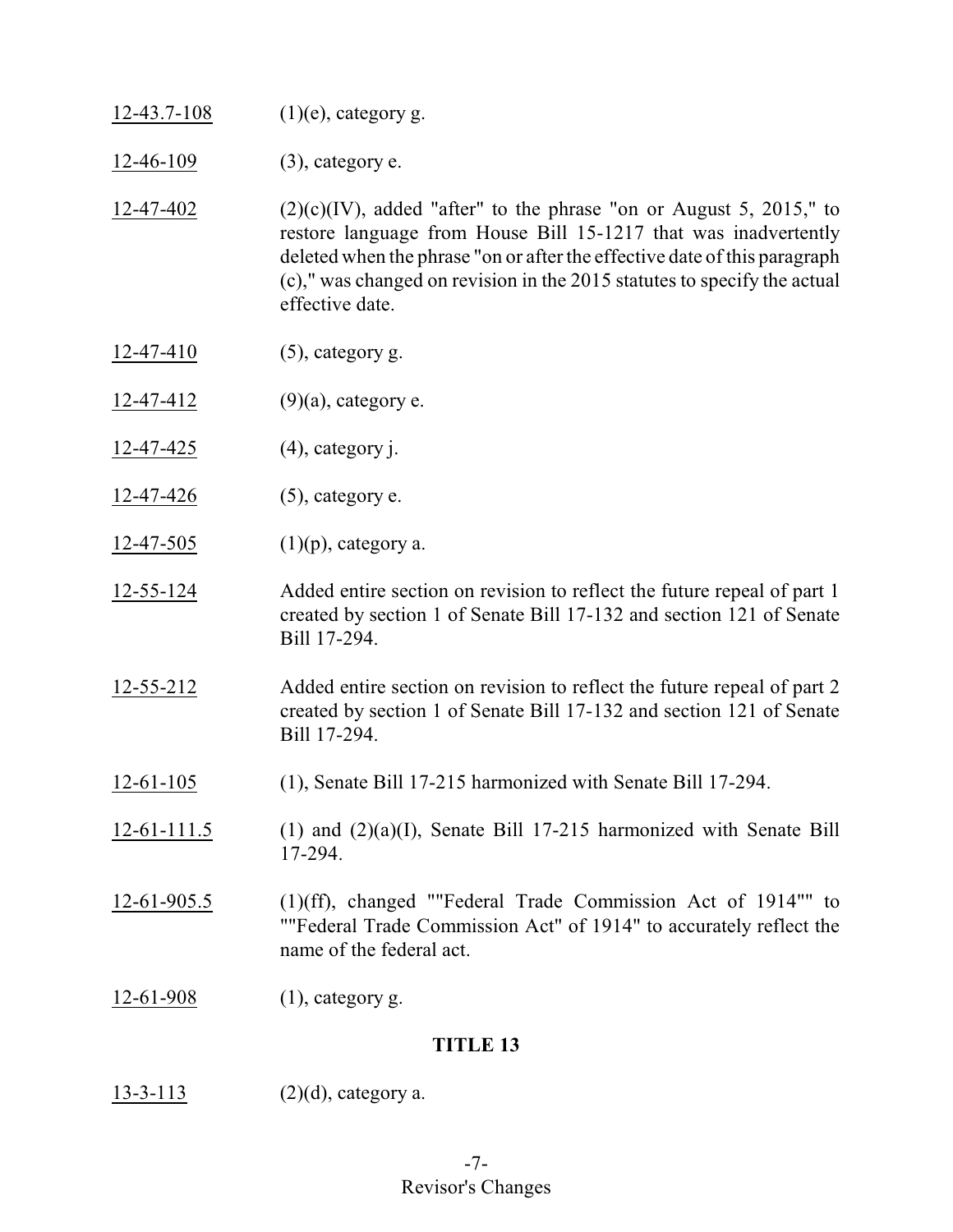- 13-3-116 (2)(b), numbered as 19-2-213 (2)(b) in House Bill 17-1329 but was harmonized with Senate Bill 17-220 and relocated to section 13-3-116  $(2)(b).$
- $13-5.5-104$  (2)(b)(I), category e.
- 13-5.5-106 (4), category a.
- $13-5.5-113$  (1), category a.
- 13-5.5-116 (1), changed "section 13-5.5-109" to "section 13-5.5-110" to accurately reflect the section in which improvement plans are developed.
- 13-25-121 Category j.

- 14-10-115 Category j.
- $14-15-109$  (2), category g.

### **TITLE 15**

- 15-1-308 Changed "U.S.C. section" to "U.S.C. sec." to conform to the preferred method of citing federal law.
- $15-1-1106$  (d)(1), category j.
- $15-2.5-603$  (1)(e), category g.
- 15-10-602  $(7)(b)(II)$ , category a.
- 15-18.5-103 IP(4)(c)(V), category j.
- 15-19-302 (3), category a.

- 16-3-503 Category e.
- 16-4-201.5 (1)(g), category a.
- $16-7-301$  (2)(e), category a.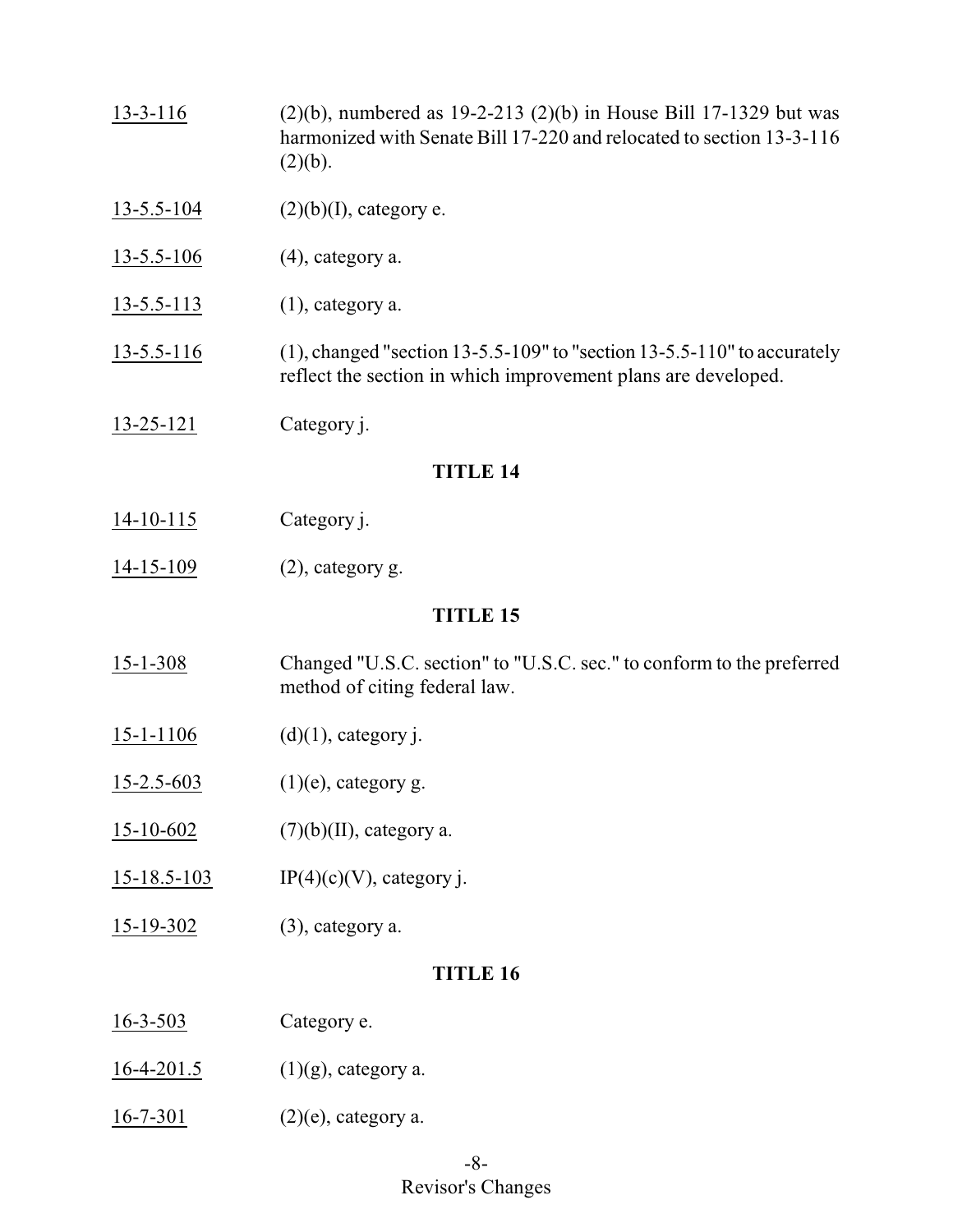| $16-11-102$      | $(1.9)(b.5)$ , category a.                                                                         |  |
|------------------|----------------------------------------------------------------------------------------------------|--|
| $16-11.9-102$    | IP(2), Senate Bill 17-242 harmonized with House Bill 17-1329.                                      |  |
| $16 - 13 - 701$  | $(3)(d)$ , category a.<br>(4), Senate Bills 17-234 and 17-242 superseded by House Bill<br>17-1313. |  |
| $16 - 22 - 103$  | $(2)(d)(I)$ , category h.                                                                          |  |
| $16 - 22 - 111$  | IP(1) and $(1.5)$ , category j.                                                                    |  |
|                  | <b>TITLE 17</b>                                                                                    |  |
| $17 - 1 - 105.1$ | (2), category a.                                                                                   |  |
| $17 - 1 - 113$   | $(4)(d)$ , category a.                                                                             |  |
| $17 - 2 - 103$   | $(1.5)(a)$ , category h.<br>$(11)(b)(II)$ , category g.                                            |  |
| $17 - 24 - 111$  | $(1)(a)$ , categories a and j.<br>$(6)(a)$ , category j.                                           |  |
| 17-24-125        | $(1)(a)$ , category a.                                                                             |  |
| 17-26-109        | $(1)(b)(II), (1)(c)(V),$ and $(1)(e)$ , category a.<br>$(5)$ , category j.                         |  |
| $17-40-101$      | $(1)$ , category j.                                                                                |  |
| $17 - 42 - 102$  | $(1)$ , category j.                                                                                |  |
| <b>TITLE 18</b>  |                                                                                                    |  |
| $18 - 1 - 202$   | $(14)(b)$ , category e.                                                                            |  |
| $18 - 1 - 406$   | $(1)$ , category a.                                                                                |  |
| $18 - 1 - 711$   | (2), category h.                                                                                   |  |
| $18 - 1.3 - 101$ | $(5)$ and $(6)$ , category g.                                                                      |  |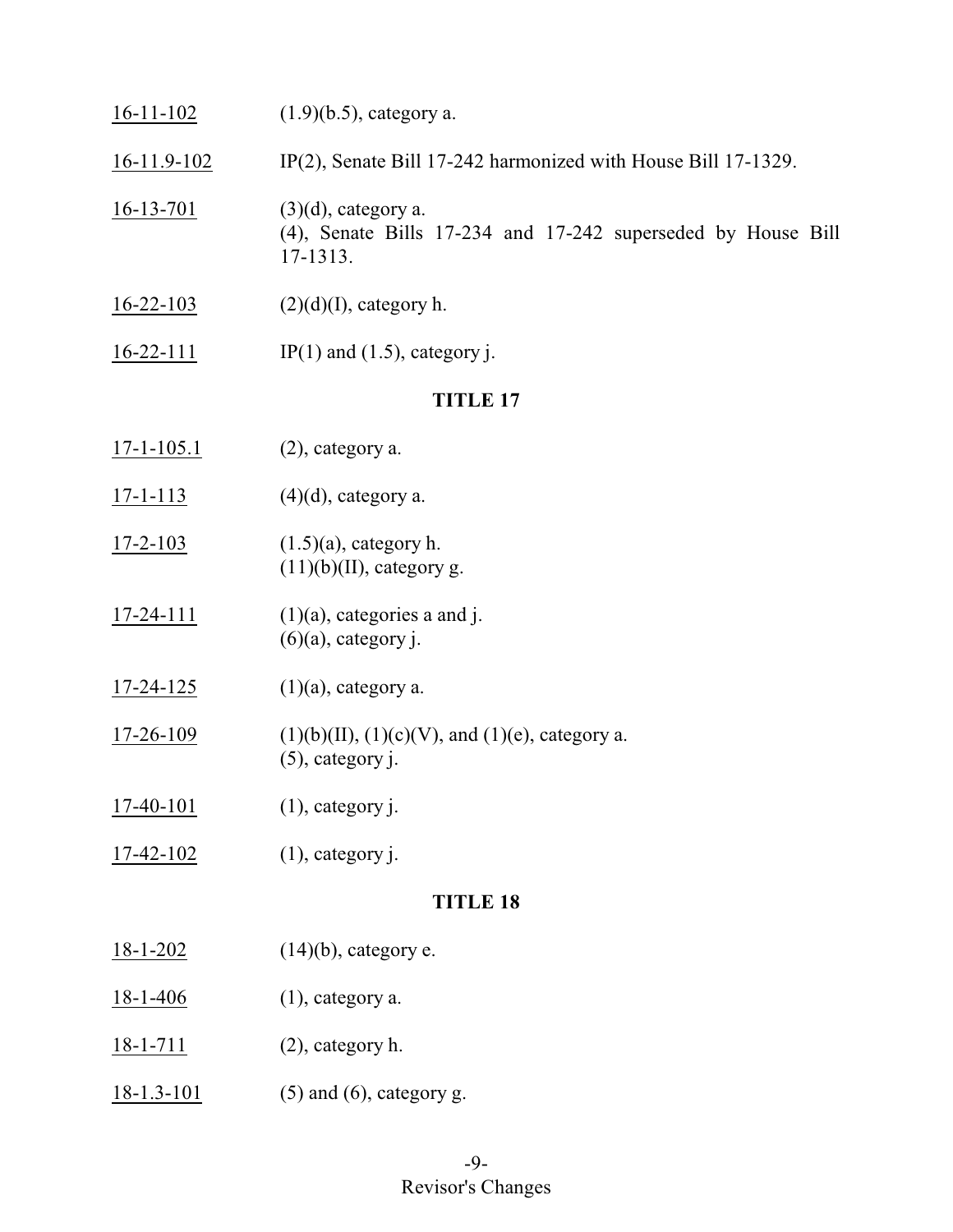| $18 - 1.3 - 106$  | $(4)$ , category a.                                                                                                                                                                                                                   |
|-------------------|---------------------------------------------------------------------------------------------------------------------------------------------------------------------------------------------------------------------------------------|
| 18-1.3-407        | $(10)(b)$ , pursuant to the authority set forth in section 2-5-103 (2),<br>relocated "notwithstanding section 24-1-136 $(11)(a)(I)$ " to precede the<br>reporting requirements to conform to other sections of House Bill<br>17-1059. |
| $18 - 1.3 - 503$  | $(1)$ , category a.                                                                                                                                                                                                                   |
| $18 - 1.3 - 602$  | $(4)(a)(III)$ , category a.                                                                                                                                                                                                           |
| $18 - 1.3 - 703$  | $(2)(b)$ , changed "it" to "the defendant" to accurately reflect who is<br>eligible for a refund.                                                                                                                                     |
| $18 - 1.3 - 803$  | $(5)(a)$ , category a.                                                                                                                                                                                                                |
| $18 - 1.3 - 1204$ | Category j.                                                                                                                                                                                                                           |
| $18 - 1.3 - 1206$ | Category j.                                                                                                                                                                                                                           |
| $18-1.9-101$      | $(1)(c)$ , Senate Bill 17-246 harmonized with House Bill 17-1329.<br>IP(2) and $(2)(c)$ , category j.                                                                                                                                 |
| $18 - 1.9 - 104$  | $(1)(a)$ , House Bill 17-1020 harmonized with Senate Bill 17-246.<br>$IP(2)$ , category b.                                                                                                                                            |
| $18 - 3 - 207$    | $(1)(b)(II)$ , category a.                                                                                                                                                                                                            |
| $18 - 3 - 411$    | $(1)$ , category i.                                                                                                                                                                                                                   |
| 18-3-412          | $(1)$ , category i.                                                                                                                                                                                                                   |
| $18-3-414.5$      | IP(4), Senate Bill 17-031 harmonized with Senate Bill 17-241.                                                                                                                                                                         |
| $18 - 3 - 505$    | $IP(1)(b)$ , category j.                                                                                                                                                                                                              |
| $18 - 6.5 - 108$  | $(5)$ , category g.                                                                                                                                                                                                                   |
| $18 - 7 - 109$    | $(5)(d)$ , category h.                                                                                                                                                                                                                |
| $18 - 7 - 503$    | $(1)(b)$ , category j.                                                                                                                                                                                                                |
| $18 - 13 - 107.3$ | $(1)(b)$ , insert "and" at the end of subsection $(1)(b)$ to clarify the intent                                                                                                                                                       |

### -10- Revisor's Changes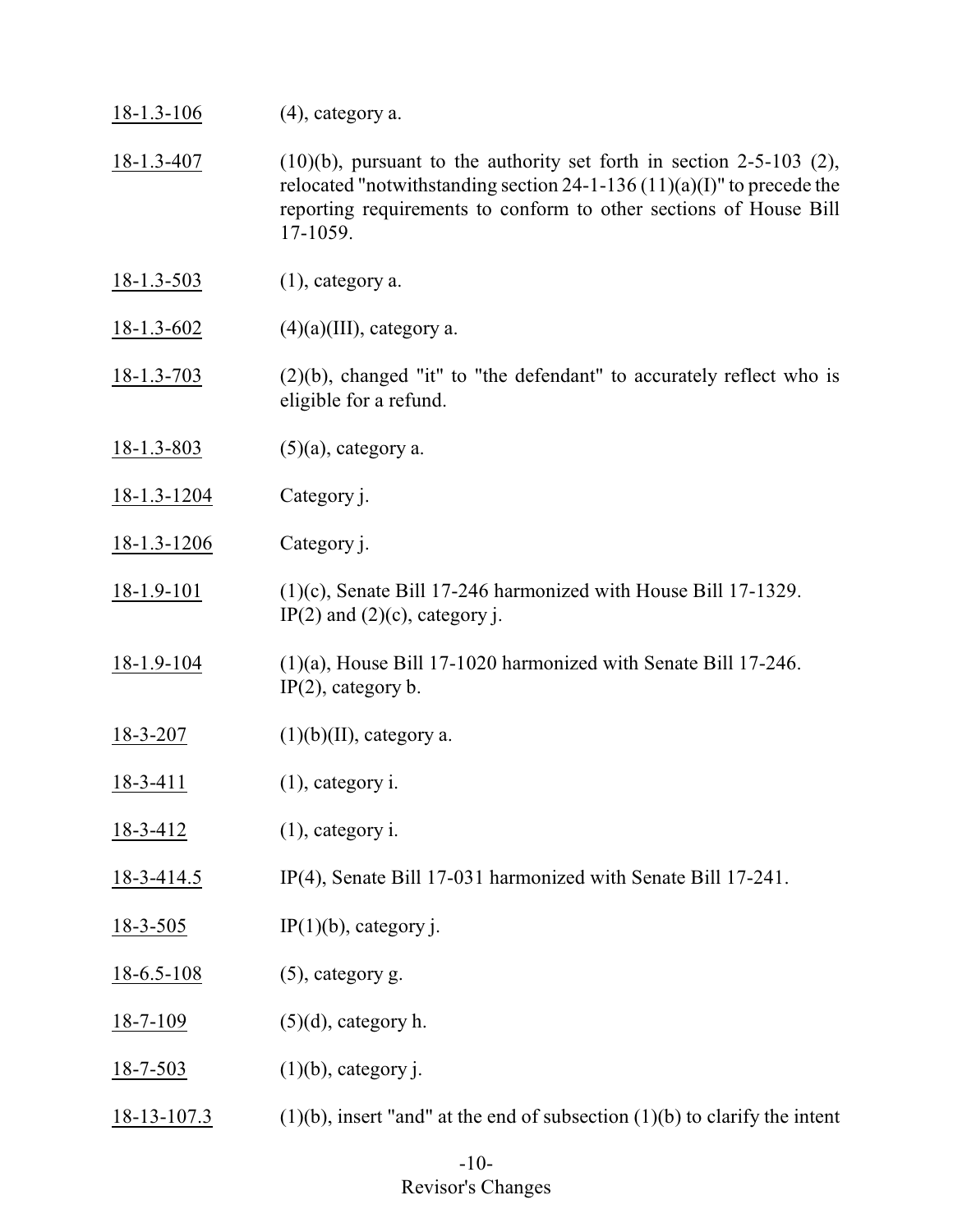of House Bill 16-1426.

18-13-107.7 (1)(b), inserted "and" at the end of subsection  $(1)(b)$  to clarify the intent of House Bill 16-1426.

- 18-13-111 (1)(c)(II) and (3)(c), category a.
- $18-18-406$  (3)(b)(I), category a.
- 18-18-406.4 (2), category h.
- 18-19-103 (5)(b)(IV), category a.

- 19-1-304 IP(2)(a), as it takes effect November 1, 2017, category g; and Senate Bill 17-016 harmonized with House Bill 17-1204, effective November 1, 2017.
- 19-1-306 (2)(f), (4)(b), and (10)(f), as they take effect November 1, 2017, pursuant the authority set forth in section 2-5-103 (1)(d), changed "division of youth corrections" to "division of youth services" to accurately reflect the name of the division as created in section 19-2-203 and further amended by House Bill 17-1329. (6)(d), as it takes effect November 1, 2017, category j.
- $19-2-203$  (4)(a)(X), category j.  $(5)(b)$ , category e.
- 19-2-312 (1), IP(2), (2)(b), (2)(c), (3), and (4)(a), pursuant to the authority set forth in section 2-5-103 (1)(d), changed "division of youth corrections" to "division of youth services" to accurately reflect the name of the division as created in section 19-2-203 and further amended by House Bill 17-1329.
- 19-2-411.5 (4), category j. (5), House Bill 17-1329 superseded by Senate Bill 17-234.
- 19-3-304 (2)(kk) and (2)(ll), category k.
- 19-3-307 (2)(h), category a.
- $19-3-318$  (2)(a), category g.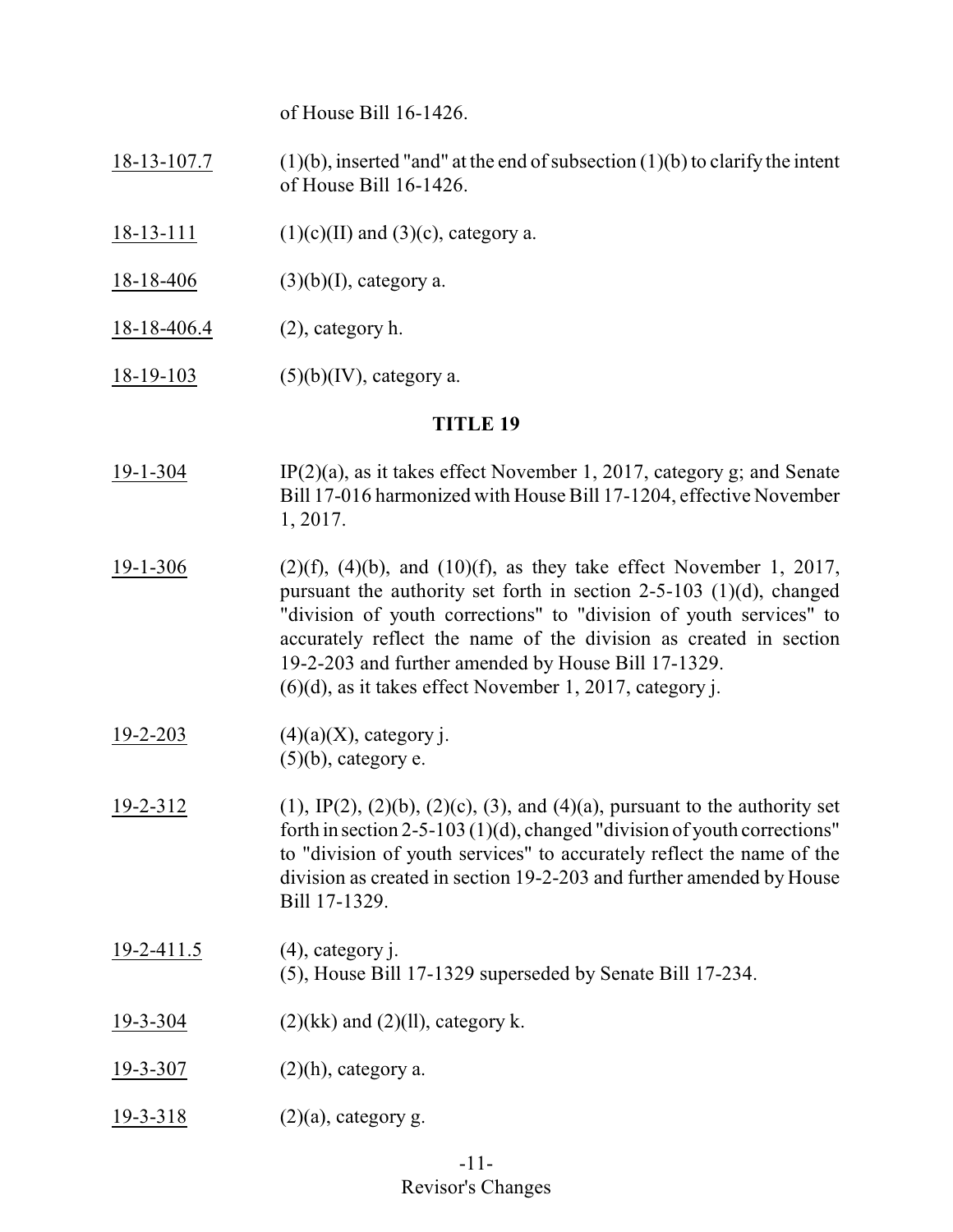| $19 - 3 - 508$   | $(1)(d)(I)$ , category g.                                                                                                                                                                                                         |  |
|------------------|-----------------------------------------------------------------------------------------------------------------------------------------------------------------------------------------------------------------------------------|--|
| <b>TITLE 20</b>  |                                                                                                                                                                                                                                   |  |
| $20 - 1 - 301$   | $(1)(c)$ , category a.                                                                                                                                                                                                            |  |
|                  | <b>TITLE 22</b>                                                                                                                                                                                                                   |  |
| <u>22-2-125</u>  | $(3)(a)(II)$ , category j.                                                                                                                                                                                                        |  |
| 22-2-127.7       | $(1)(b)$ , category j.                                                                                                                                                                                                            |  |
| $22 - 2 - 130$   | $(3)(b)(II)$ , category j.                                                                                                                                                                                                        |  |
| 22-7-1009.3      | $IP(1)$ , category a.                                                                                                                                                                                                             |  |
| 22-7-1019        | $(1)$ , category j.                                                                                                                                                                                                               |  |
| 22-7-1202        | $(3)(d)$ , category h.                                                                                                                                                                                                            |  |
| $22 - 13 - 105$  | $(4)$ , pursuant to the authority set forth in section 2-5-103 $(2)$ , relocated<br>"notwithstanding section 24-1-136 $(11)(a)(I)$ " to precede the reporting<br>requirements to conform to other sections of House Bill 17-1267. |  |
| $22 - 16 - 105$  | $(3)(a)$ , category a.                                                                                                                                                                                                            |  |
| $22 - 16 - 111$  | $(3)$ , category e.                                                                                                                                                                                                               |  |
| $22 - 20 - 103$  | $(5)(a)(I)(L)$ , category a.                                                                                                                                                                                                      |  |
| 22-30.5-528      | $(3)(a)$ and IP(3)(b), category e.                                                                                                                                                                                                |  |
| 22-32-108.5      | $(2)(a)$ and $(2)(f)$ , category e.                                                                                                                                                                                               |  |
| 22-32-109.1      | $(2)(a)(II)(D)$ , category b.<br>$IP(2)(b)$ , category j.                                                                                                                                                                         |  |
| 22-32-113        | $(5)(c)$ , category l.                                                                                                                                                                                                            |  |
| $22 - 32 - 120$  | $(6)(c)(II)$ , category l.                                                                                                                                                                                                        |  |
| <u>22-32-147</u> | $(3)(a)$ and IP $(3)(b)$ , category e.                                                                                                                                                                                            |  |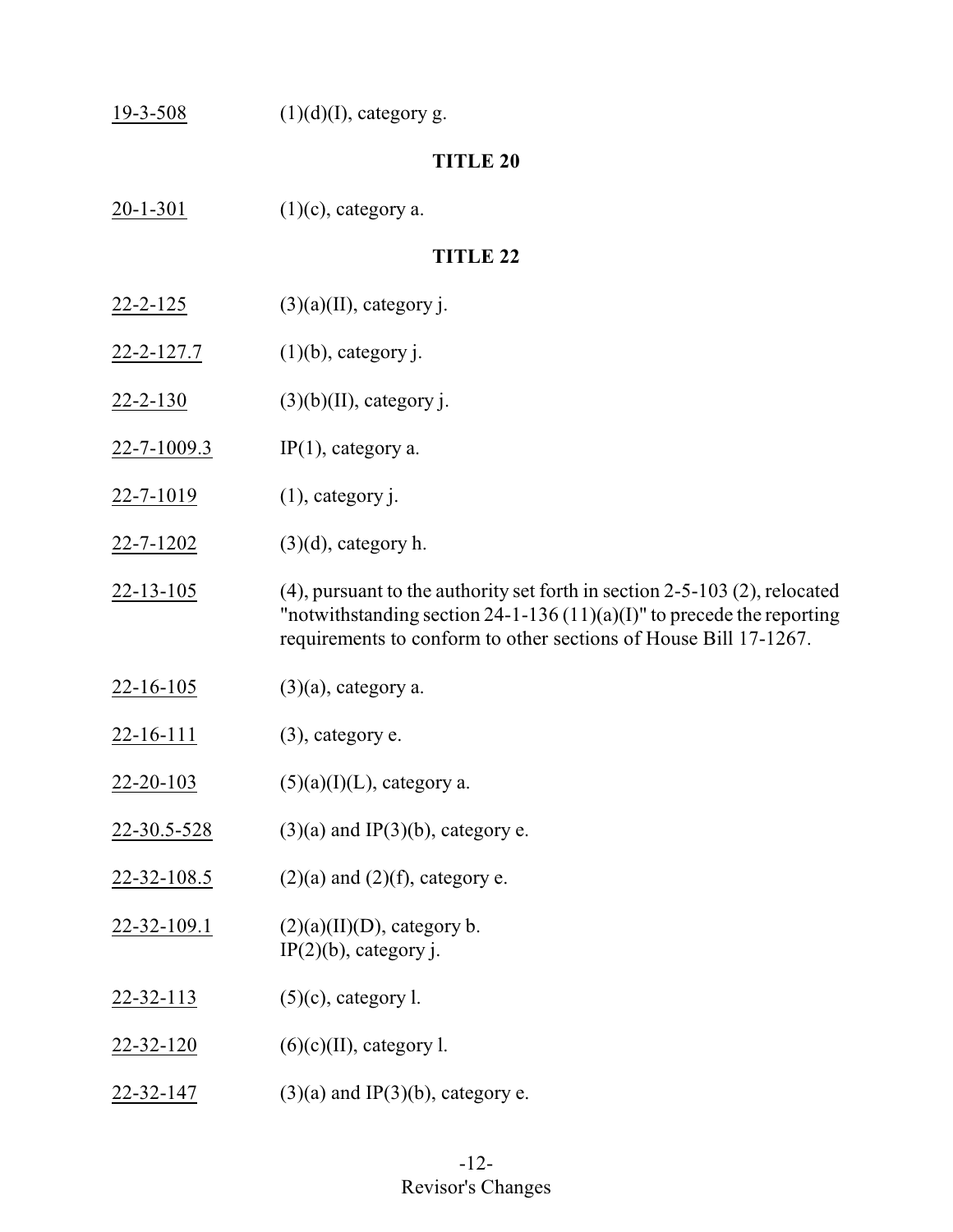| 22-33-204          | $IP(1)$ , category a.                                                                                                                                                          |
|--------------------|--------------------------------------------------------------------------------------------------------------------------------------------------------------------------------|
| $22 - 38 - 105$    | $(1)(g)$ , category j.                                                                                                                                                         |
| <u>22-43.7-109</u> | $(4)$ (f), category a.                                                                                                                                                         |
| <u>22-43.7-111</u> | IP(1), House Bill 17-1082 harmonized with House Bill 17-1267.                                                                                                                  |
| $22 - 51 - 102$    | $(3)(a)$ , category g.                                                                                                                                                         |
| 22-54-104          | $IP(5)(g)(I)$ , section 1 of Senate Bill 17-296 harmonized with section 3<br>of Senate Bill 17-296.<br>$(5)(g)(I)(G)$ , Senate Bill 17-173 harmonized with Senate Bill 17-296. |
| 22-54-139          | (2)(b), changed "small rural school districts" to "small rural districts"<br>to conform with the defined term and for consistent use of terminology<br>throughout the section. |
| $22 - 61 - 103$    | $(1)$ , category a.                                                                                                                                                            |
| <u>22-61-104</u>   | $(1)$ , category a.                                                                                                                                                            |
| $22 - 81 - 103$    | $(6)$ , category j.                                                                                                                                                            |
| $22 - 81.5 - 103$  | $(4)$ , category j.                                                                                                                                                            |
| $22 - 91 - 103$    | $(2)(a)$ , category j.                                                                                                                                                         |
|                    | <b>TITLE 23</b>                                                                                                                                                                |
| $23 - 5 - 143$     | $(3)$ , category e.                                                                                                                                                            |
| $23 - 7 - 105$     | $(1)(a)$ and $(1)(c)$ , category b.                                                                                                                                            |
| $23 - 21 - 805$    | $(2)(a)(IV), (2)(a)(V),$ and $(2)(b)(I)$ , category b.                                                                                                                         |
| $23 - 31 - 1003$   | $(2)(a)(III)$ , category a.                                                                                                                                                    |
| $23 - 31 - 1006$   | $(2)(b)$ and $(2)(c)$ , category g.                                                                                                                                            |
| $23 - 60 - 104.5$  | $(1)(d)$ and $(1)(h)$ , category j.                                                                                                                                            |
| $23 - 60 - 304$    | $(2)$ , category a.                                                                                                                                                            |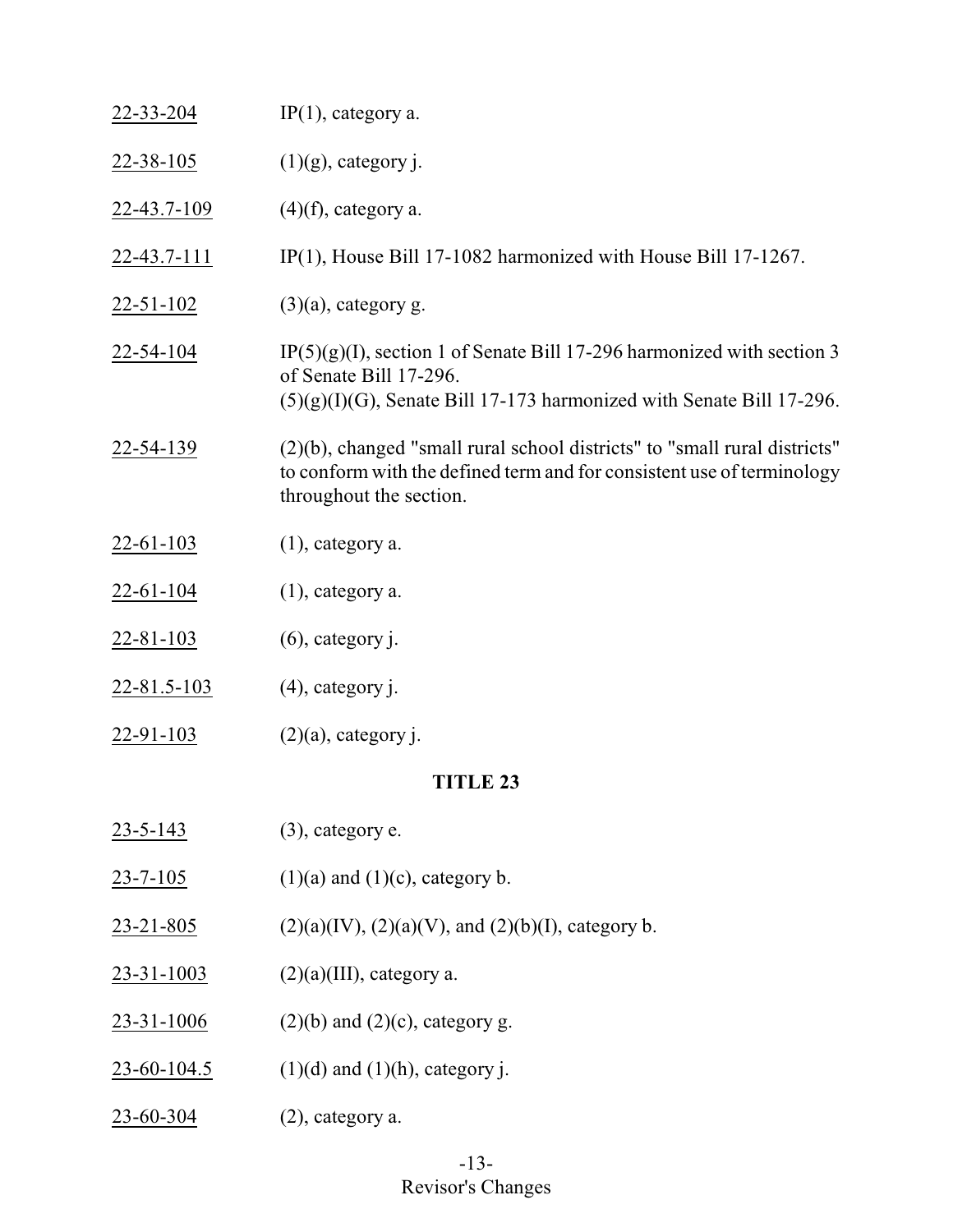| 23-64-102        | $(2)$ , category h.                                                                                                                                                                                                                                                                                                                                                                                                                                               |  |
|------------------|-------------------------------------------------------------------------------------------------------------------------------------------------------------------------------------------------------------------------------------------------------------------------------------------------------------------------------------------------------------------------------------------------------------------------------------------------------------------|--|
| 23-64-105        | Category j.                                                                                                                                                                                                                                                                                                                                                                                                                                                       |  |
| <b>TITLE 24</b>  |                                                                                                                                                                                                                                                                                                                                                                                                                                                                   |  |
| $24 - 1 - 120$   | $IP(6)$ , Senate Bill 17-242 harmonized with House Bill 17-1329.                                                                                                                                                                                                                                                                                                                                                                                                  |  |
| $24 - 4 - 103$   | $(8)(c)(I)$ , category a.                                                                                                                                                                                                                                                                                                                                                                                                                                         |  |
| 24-4.1-302       | $(1)(ll)$ , category a.                                                                                                                                                                                                                                                                                                                                                                                                                                           |  |
| 24-4.1-302.5     | $(1)(z)$ , category a.                                                                                                                                                                                                                                                                                                                                                                                                                                            |  |
| $24 - 4.1 - 303$ | $(12)(g)$ , $(12)(g.5)$ , and $(14)(i)$ , category a.<br>$(14.2)(j)$ , pursuant to the authority set forth in section 2-5-103 (1)(d),<br>changed "division of youth corrections" to "division of youth services"<br>to accurately reflect the name of the division as created in section<br>19-2-203 and further amended by House Bill 17-1329.                                                                                                                   |  |
| $24 - 30 - 201$  | $(1)(k)$ , category a.                                                                                                                                                                                                                                                                                                                                                                                                                                            |  |
| <u>24-32-116</u> | $(4)$ , category j.                                                                                                                                                                                                                                                                                                                                                                                                                                               |  |
| $24 - 32 - 118$  | Category e.                                                                                                                                                                                                                                                                                                                                                                                                                                                       |  |
| 24-32-3501       | $(7)$ , category e.                                                                                                                                                                                                                                                                                                                                                                                                                                               |  |
| 24-33.5-115      | $(2)$ , category e.                                                                                                                                                                                                                                                                                                                                                                                                                                               |  |
| 24-33.5-415.2    | Pursuant to the authority set forth in section $2-5-103$ (2), relocated<br>"notwithstanding section 24-1-136 $(11)(a)(I)$ ," to precede the reporting<br>requirements to conform to other sections of House Bill 17-1059.                                                                                                                                                                                                                                         |  |
| 24-33.5-1228     | $(2.5)(d)(I)$ , category e.                                                                                                                                                                                                                                                                                                                                                                                                                                       |  |
| 24-34-104        | $(12)(a)(VII)$ , House Bill 17-1238 superseded by Senate Bill 17-216.<br>$(14)(a)(VII)$ , added sub-subparagraph $(B)$ on revision to reflect the<br>future repeal of subsection $(14)(a)(VII)$ created by section 3 of Senate<br>Bill 17-132 and section 121 of Senate Bill 17-294.<br>IP $(18)(a)$ , category g.<br>$(19)(a)(XI), (19)(a)(XII), (19)(a)(XIII), (22)(a)(I), (23)(a)(VII),$<br>$(23)(a)(VIII)$ , $(24)(a)(III)$ , and $(24)(a)(IV)$ , category a. |  |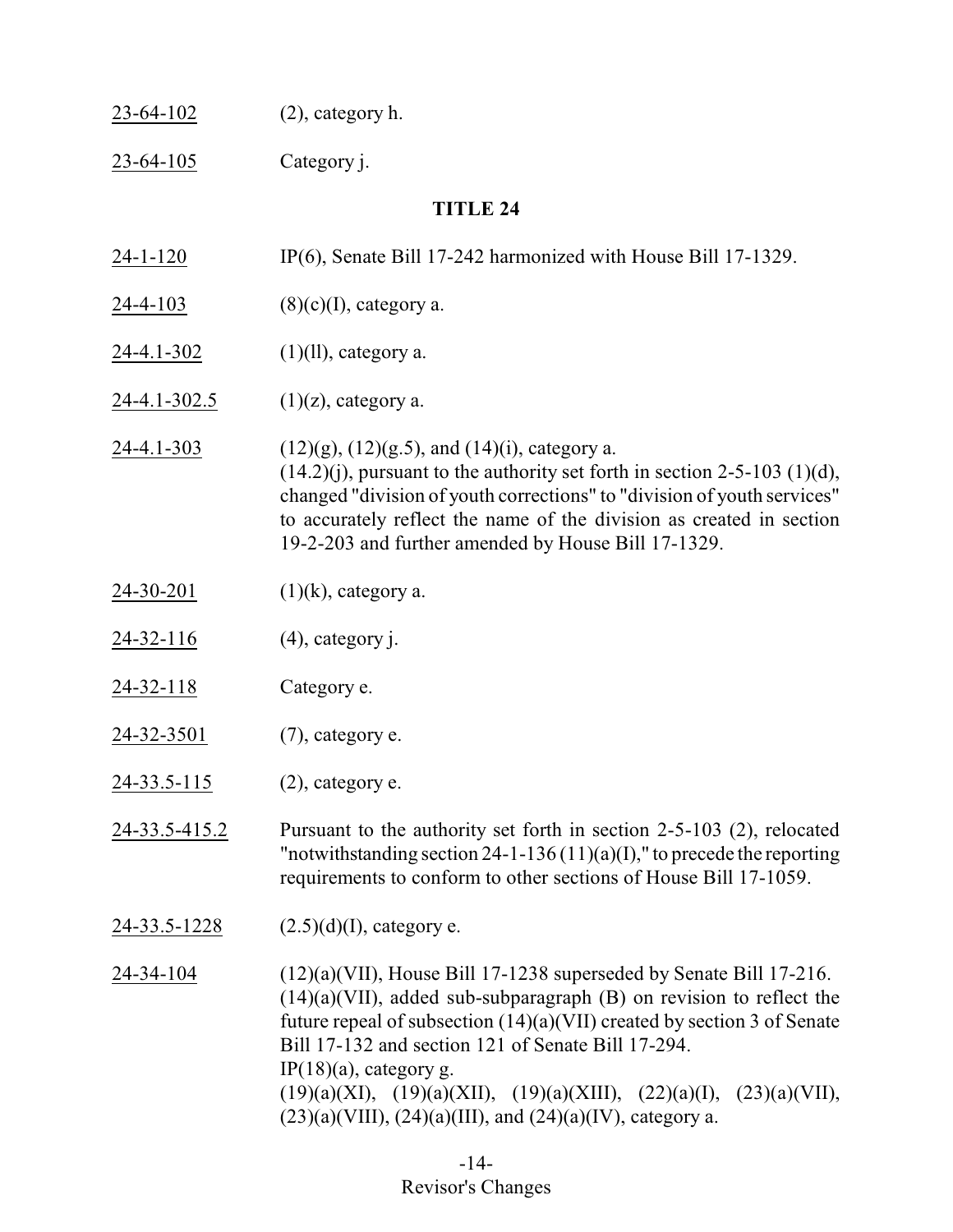(25)(a), House Bill 17-1238 harmonized with Senate Bill 17-226, Senate Bill 17-232, and House Bill 17-1239.  $(27)(a)(IV)$ ,  $(27)(a)(V)$ ,  $(27)(a)(VI)$ , and  $(25)(a)(XIV)$ , category a. (29), Senate Bill 17-216 harmonized with Senate Bill 17-218; except that the introductory portion to subsection (29)(a) as added by Senate Bill 17-216 superseded the introductory portion to subsection (29)(a) as added by Senate Bill 17-218.  $(29)(a)(I)$ , category a.

- 24-34-402.3 (3)(a)(II), category e.
- $24-50-104$  (1)(c.5)(V), added sub-subparagraph (B) on revision to reflect the future repeal of subsection  $(1)(c.5)(V)$  created by sections 7 and 12 of House Bill 17-1058.
- 24-72-204 (5), House Bill 17-1177 harmonized with Senate Bill 17-040.
- 24-72-702.5 (2)(c), category g.
- 24-75-402 (5)(kk) and (5)(ll), category k.
- 24-102-205 (7), House Bill 17-1051 harmonized with House Bill 17-1058.
- 24-103-906 (1)(b), category a.

### **TITLE 25**

 $25-1.5-106$  IP(2.5)(i), category g. (10), Senate Bill 17-242 harmonized with House Bill 17-1329. 25-3-100.5 Senate Bill 17-242 harmonized with House Bill 17-1246. 25-3-601 (2.5), category j.  $\overline{25-3-602}$  (1)(a), (1)(b), (1)(c), (2), (3)(a), (5)(a), and IP(5)(c), category j. 25-3-603 (3)(b), category j. 25-3.5-104  $(4)(e)(IV)$ , category a. 25-3.5-1006 (1), Senate Bill 17-294 harmonized with House Bill 17-1295. 25-3.5-1202 (1)(c), categories a and g.

# -15- Revisor's Changes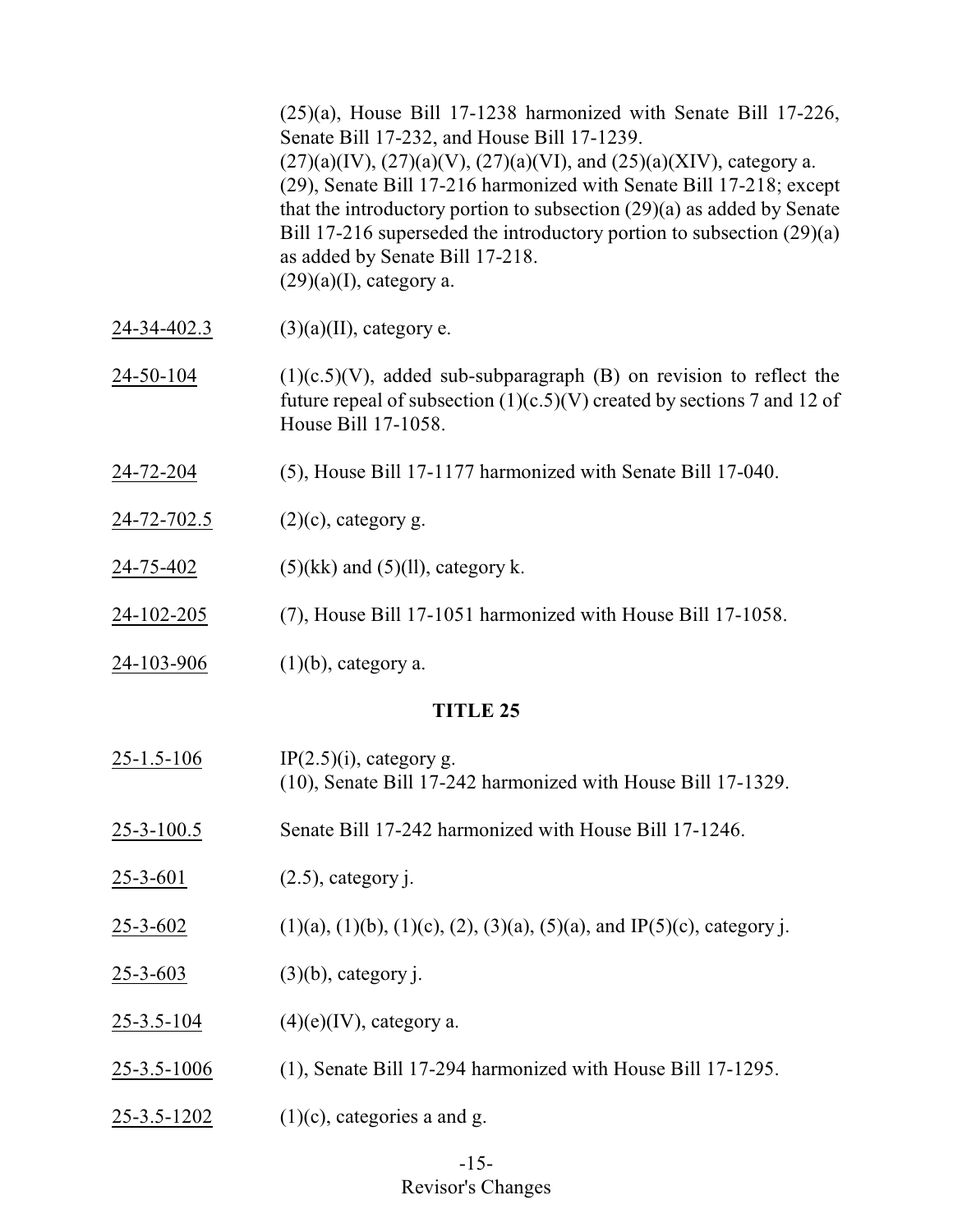| $25 - 3.5 - 1302$ | $(2)(b)$ , category h.                                                                                                                                                                                                                                                                                                 |
|-------------------|------------------------------------------------------------------------------------------------------------------------------------------------------------------------------------------------------------------------------------------------------------------------------------------------------------------------|
| 25-4-402          | (3), inserted "executive" before "director" to conform to the defined<br>term, to accurately reflect the title of the head of the state department<br>of public health and environment, and for consistent use of<br>terminology throughout the part.                                                                  |
| $25 - 4 - 411$    | Renumbered and relettered the provisions within the section to<br>conform to statutory format.<br>$(2)(b)$ , as renumbered, changed a reference from "subparagraph $(I)$ of<br>this paragraph $(b)$ " to "subsection $(2)(a)$ of this section" due to the<br>aforementioned renumbering and relettering of provisions. |
| <u>25-4-1401</u>  | $(1)(b)$ , $(2)(a)$ , and $(2)(b)$ , category j.                                                                                                                                                                                                                                                                       |
| 25-4-1403         | $(2)$ , categories a and g.                                                                                                                                                                                                                                                                                            |
| 25-4-1404         | $(1)(c)(II)$ , changed "25-4-1403 (3)" to 25-4-1403 (4)" to accurately<br>reflect the subsection in which grant application contents are specified.                                                                                                                                                                    |
| <u>25-5-426</u>   | $(2)(h)$ , category b.                                                                                                                                                                                                                                                                                                 |
| $25 - 7 - 121$    | $(1)$ , category a.                                                                                                                                                                                                                                                                                                    |
| $25 - 7 - 133.5$  | $(2)(d)$ , category j.                                                                                                                                                                                                                                                                                                 |
| $25 - 8 - 205.3$  | $IP(2)(f)$ , changed "resource" to "resources" to accurately reflect the<br>name of the water resources review committee as created in section<br>37-98-102.                                                                                                                                                           |
| $25 - 8 - 305$    | Category j.                                                                                                                                                                                                                                                                                                            |
| $25 - 8 - 502$    | $IP(1.1)(c)(IV)$ , House Bill 17-1285 harmonized with Senate Bill<br>17-294.                                                                                                                                                                                                                                           |
| $25 - 16 - 104.6$ | $(1)(a)$ , category g.                                                                                                                                                                                                                                                                                                 |
| <u>25-19-104</u>  | $(5)$ and $(6)$ , category j.                                                                                                                                                                                                                                                                                          |
| <u>25-48-101</u>  | Category b.                                                                                                                                                                                                                                                                                                            |
| <u>25-48-102</u>  | $IP(5)(c)$ , category a.                                                                                                                                                                                                                                                                                               |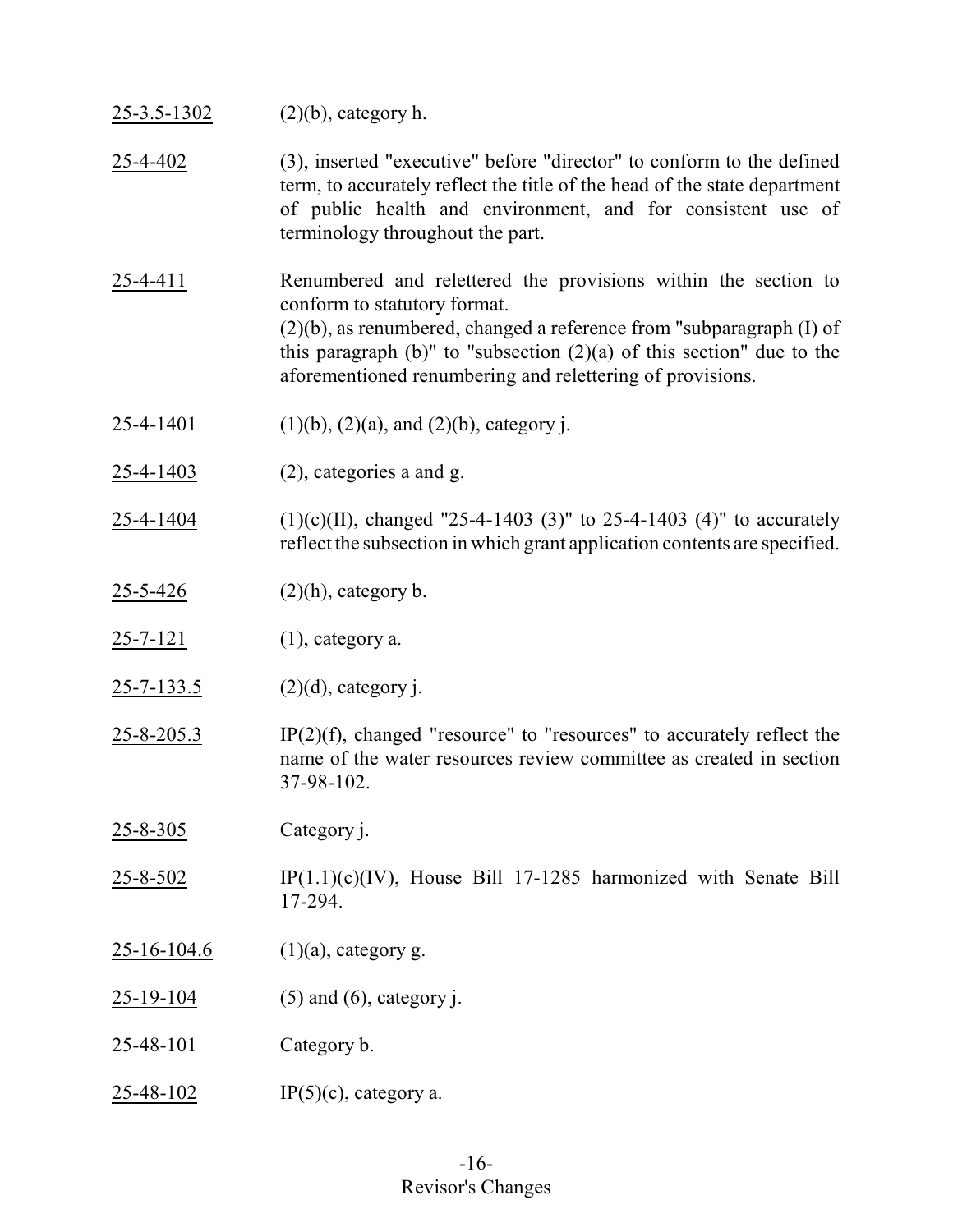- 25-48-106 (1)(a), (1)(b), (1)(c), (1)(d), IP(1)(e), (1)(e)(I), (1)(e)(III), (1)(e)(III),  $(1)(e)(IV), (1)(e)(V), (1)(f), (1)(g), IP(1)(h), (1)(h)(I), (1)(h)(II),$  $(1)(h)(III)$ ,  $(1)(h)(IV)$ ,  $(1)(i)$ ,  $(1)(j)$ ,  $(1)(k)$ ,  $IP(1)(l)$ ,  $(1)(l)(I)$ , and  $(1)(1)(II)$ , category b.
- 25-48-111 (2)(a), category b.
- 25-48-112 (1), category b.
- 25-48-115 (2) and (3), category g.
- 25-48-120 (2), category b.
- $25-49-105$  (2), category g.
- 25-50-0 Entire article, numbered as article 48 in House Bill 17-1240 but was renumbered as article 50 on revision for ease of location, and updated internal references throughout the article to correspond to the renumbering.
- 25-50-112 (3), category g.

### **TITLE 25.5**

- 25.5-1-115.5 IP(1), Senate Bill 17-295 harmonized with House Bill 17-1060.
- $25.5 1 204$  (6)(f), category j.
- 25.5-3-403 (2), category j.
- 25.5-4-402.4  $(6)(a)(II)$ , category a.
- 25.5-5-415 (4)(b), category j.
- 25.5-5-418 Category j.
- $25.5 5 419$  (1)(d), category j.
- 25.5-6-1202 (1) and (4), category a.
- 25.5-10-206 (4)(b), House Bill 17-1284 harmonized with House Bill 17-1343.
- 25.5-10-209 (4), category j.

# -17- Revisor's Changes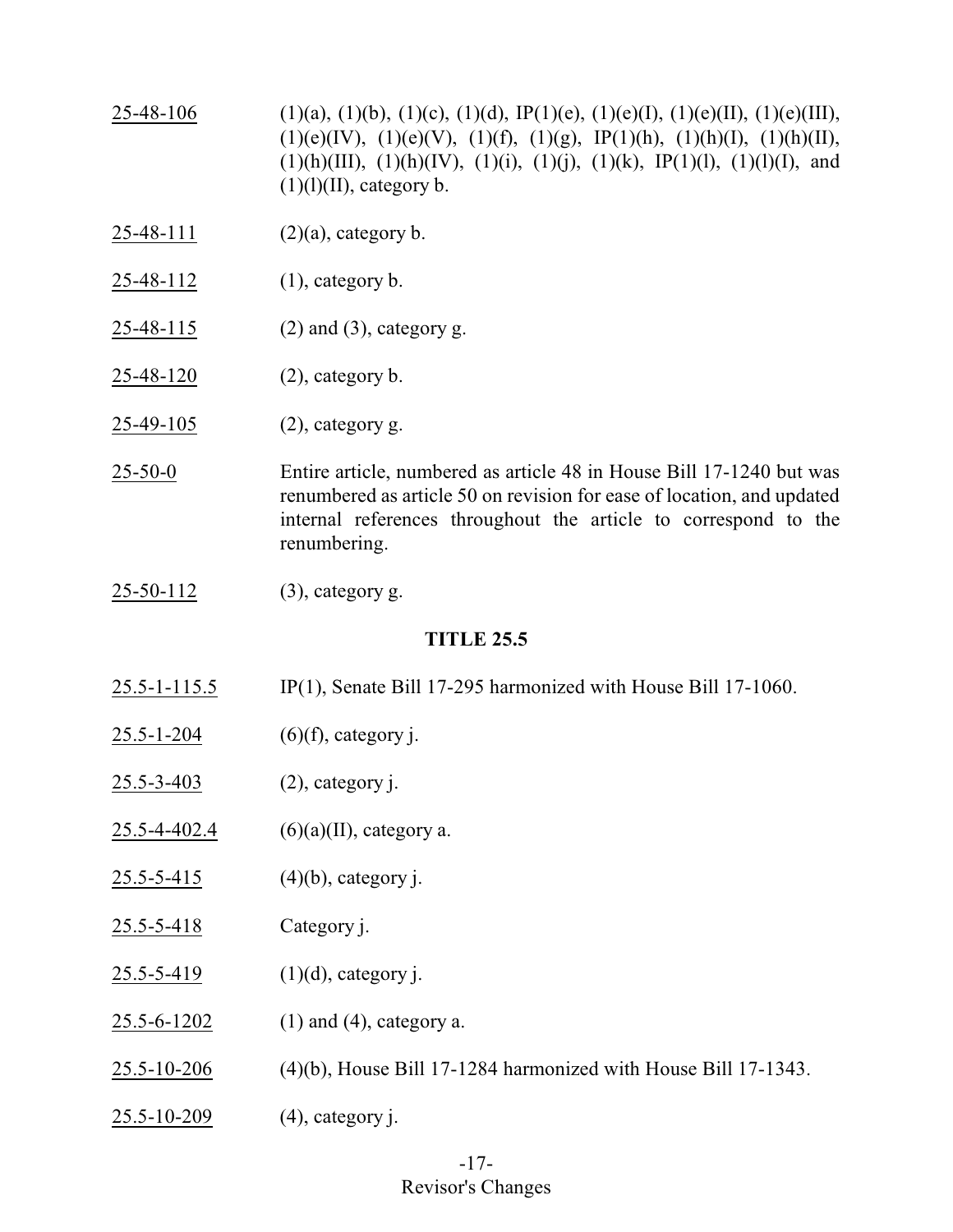| 25.5-10-209.5 | $(5)$ , categories e and g. |
|---------------|-----------------------------|
|               |                             |

25.5-10-301 (1)(f), category j.

# **TITLE 26**

- 26-1-109.5 (2), category a.
- $26-3.1-108$  (2)(c), category e.
- $26-3.1-111$  (6)(c)(II), category j.
- 26-13.5-103 (1)(h), category j.
- 26-13.5-105 (4), category j.
- $26-20-111$  (4), pursuant to the authority set forth in section 2-5-103 (1)(d), changed "division of youth corrections" to "division of youth services" to accurately reflect the name of the division as created in section 19-2-203 and further amended by House Bill 17-1329.

| $27 - 10.5 - 103$ | $(1)(b)$ , category a.                                                                                                                                                                                                                                                          |
|-------------------|---------------------------------------------------------------------------------------------------------------------------------------------------------------------------------------------------------------------------------------------------------------------------------|
| 27-60-101         | (1), Senate Bill 17-207 harmonized with Senate Bill 17-242.                                                                                                                                                                                                                     |
| 27-65-101         | $(1)(a)$ , category j.                                                                                                                                                                                                                                                          |
| 27-65-102         | (11.3), Senate Bill 17-242 superseded by Senate Bill 17-207, effective<br>May 1, 2018.                                                                                                                                                                                          |
| $27 - 65 - 105$   | $(1)(a)(I)$ , IP $(1)(a)(II)$ , $(1)(b)$ , and $(3)$ , Senate Bill 17-207 harmonized<br>with Senate Bill 17-242, effective May 1, 2018.                                                                                                                                         |
| 27-69-104         | $IP(3)$ and $(3)(a)$ , Senate Bill 17-242 harmonized with House Bill<br>17-1329.                                                                                                                                                                                                |
| 27-70-102         | (2), pursuant to the authority set forth in section $2-5-103$ (1)(d),<br>changed "division of youth corrections" to "division of youth services"<br>to accurately reflect the name of the division as created in section<br>19-2-203 and further amended by House Bill 17-1329. |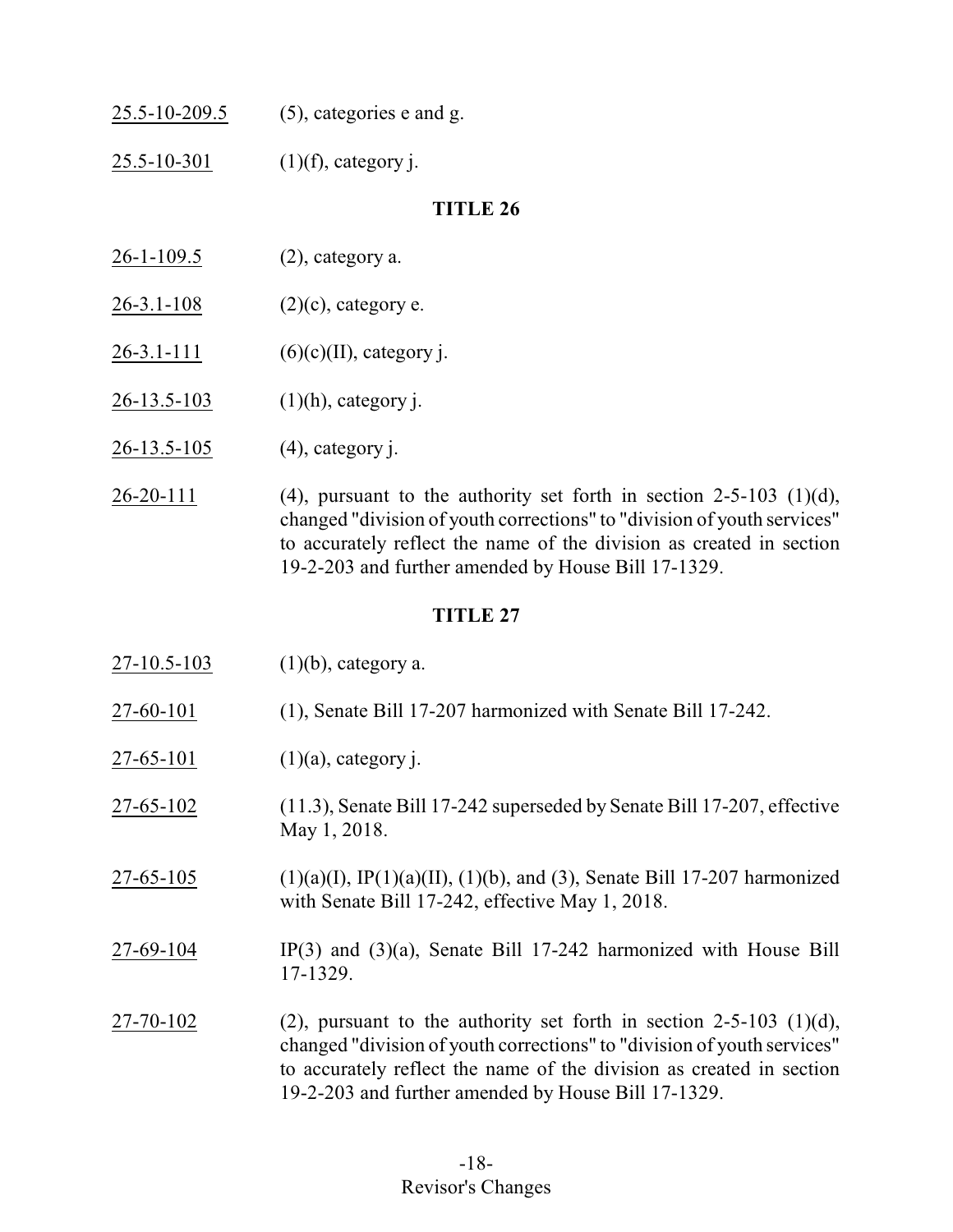- 27-70-103 (1)(b), pursuant to the authority set forth in section 2-5-103 (1)(d), changed "division of youth corrections" to "division of youth services" to accurately reflect the name of the division as created in section 19-2-203 and further amended by House Bill 17-1329.
- 27-80-110 Senate Bill 17-242 superseded by Senate Bill 17-234.
- 27-93-103 (1.5), category a.
- 27-94-103 (1.5), category a.

- $28-4-103.5$  (1)(d), category g.
- 28-5-101 Category g.
- 28-5-220 (1), category a.

# **TITLE 29**

- 29-1-503 (1), category a.
- $29-2-105$  (1)(d)(I)(M), category g.

- $30-1-112$  (1), category g.
- 30-6-108 Category g.
- 30-7-101 (23), category j.
- 30-10-416 Category g.
- 30-10-526 (4)(a), category j.
- 30-20-602 (1.5)(a), category g.
- 30-20-1406 IP(2)(f)(III), category g.
- $30-26-301$  IP(2)(d), category h.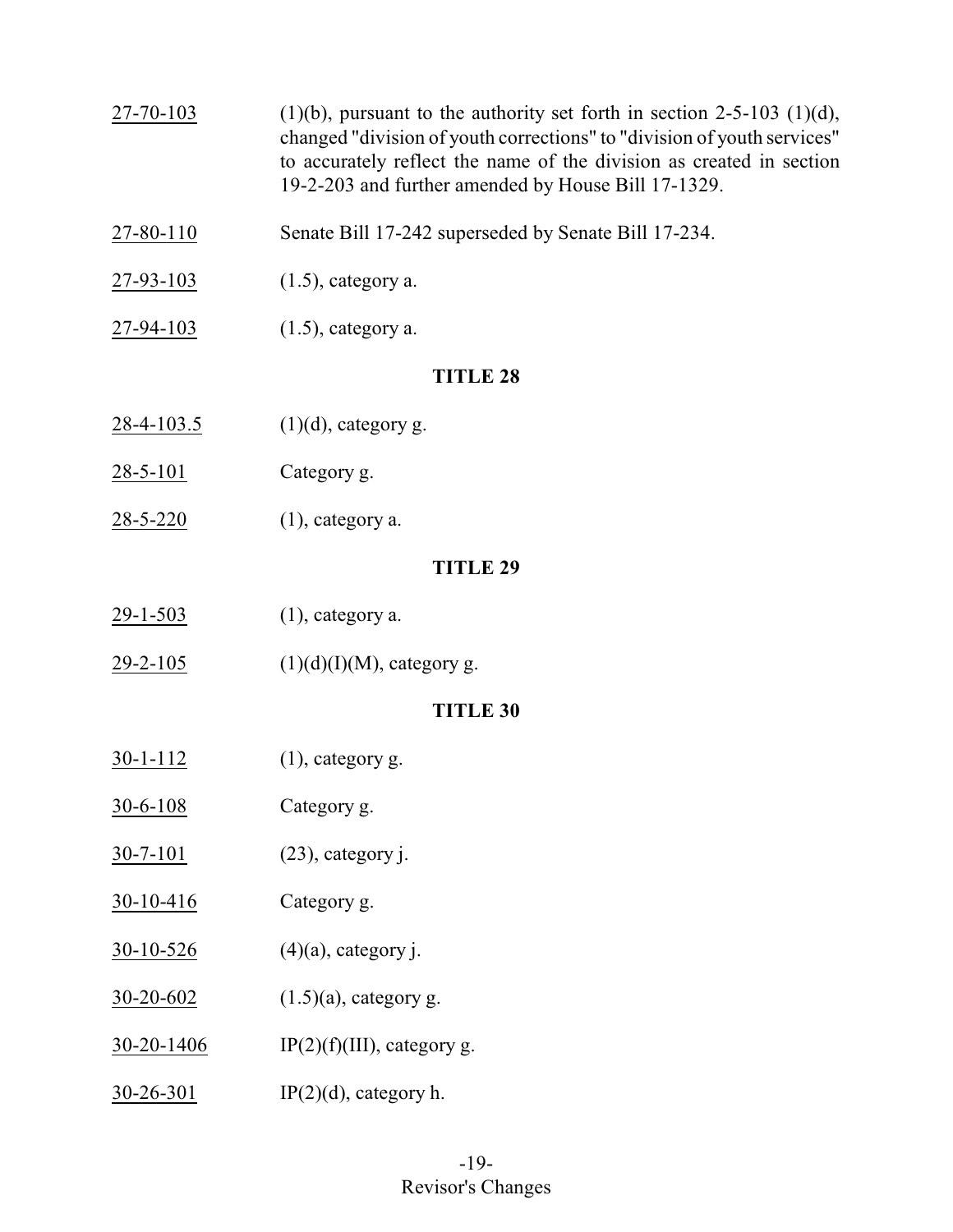| $30 - 28 - 115$  | $(2)(b.5)$ , category g.                                                                                                                                                                       |
|------------------|------------------------------------------------------------------------------------------------------------------------------------------------------------------------------------------------|
|                  | <b>TITLE 31</b>                                                                                                                                                                                |
| $31 - 30 - 108$  | $(2)$ , category e.                                                                                                                                                                            |
|                  | <b>TITLE 32</b>                                                                                                                                                                                |
| $32 - 11 - 659$  | $(2)$ , category j.                                                                                                                                                                            |
|                  | <b>TITLE 34</b>                                                                                                                                                                                |
| $34 - 32 - 122$  | $IP(3)(c)(II)$ , category a.                                                                                                                                                                   |
|                  | <b>TITLE 35</b>                                                                                                                                                                                |
| $35 - 37 - 103$  | $(8)(b)$ and $(9.5)$ , numbered as 12-16-103 $(5)(b)$ and $(5.7)$ in House Bill<br>17-1197 but were harmonized with Senate Bill 17-225 and relocated<br>to section 35-37-103 (8)(b) and (9.5). |
| $35 - 37 - 107$  | $(1)$ , category g.                                                                                                                                                                            |
| <u>35-44-104</u> | Category g.                                                                                                                                                                                    |
| $35 - 60 - 116$  | $(2)$ , category e.                                                                                                                                                                            |
| $35 - 80 - 103$  | (j), category a.                                                                                                                                                                               |
|                  | <b>TITLE 37</b>                                                                                                                                                                                |
| $37 - 95 - 116$  | $(1)$ , category j.                                                                                                                                                                            |
|                  | <b>TITLE 38</b>                                                                                                                                                                                |
| $38 - 12 - 503$  | (3), category a.                                                                                                                                                                               |
| 38-33.3-303.5    | $(1)(d)(III)(C)$ , category a.                                                                                                                                                                 |
| <u>38-36-203</u> | Category e.                                                                                                                                                                                    |
| <u>38-36-204</u> | $IP(1)$ , category e.                                                                                                                                                                          |
|                  |                                                                                                                                                                                                |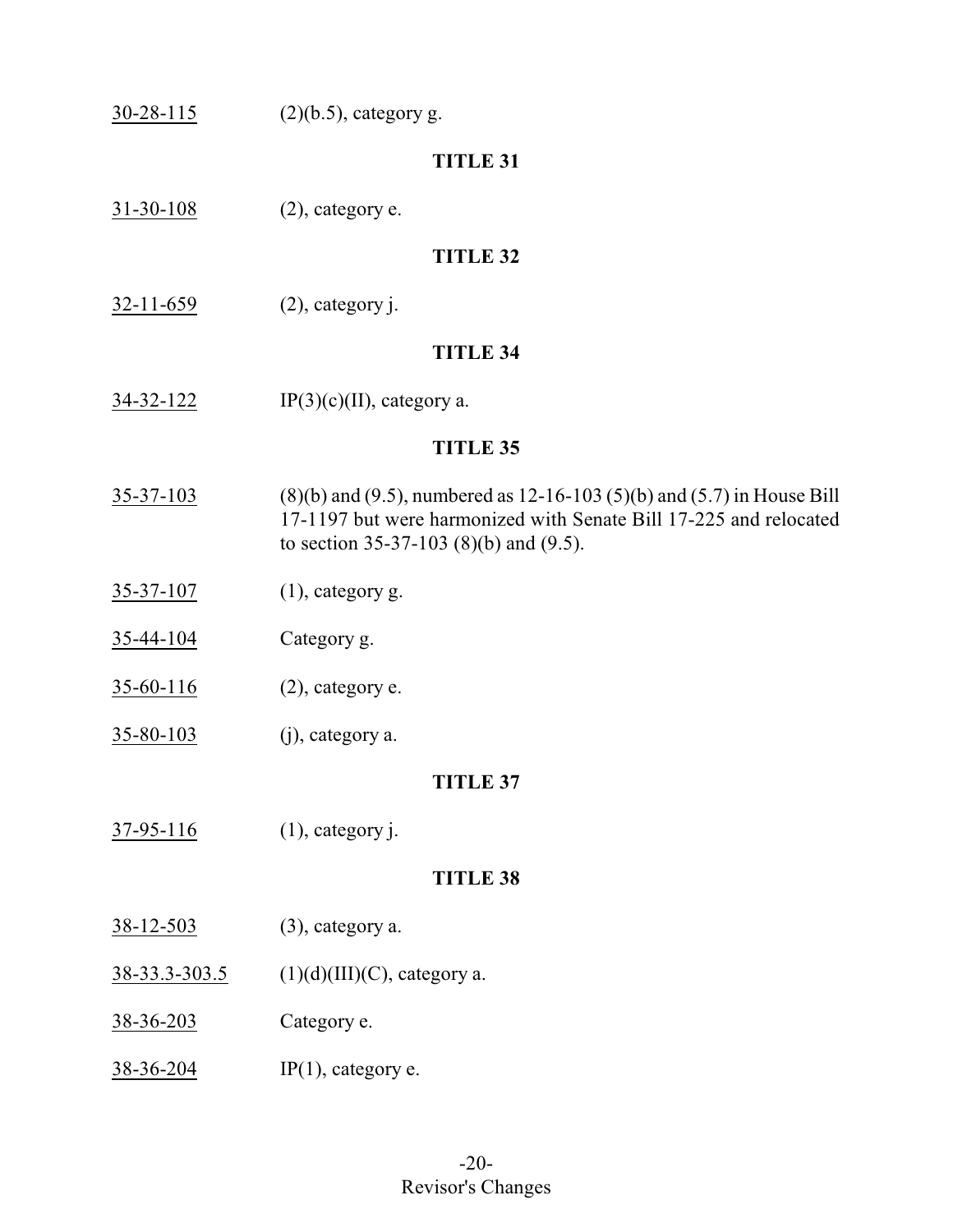- 39-26-711.9 IP(1), category e.
- 39-28.8-202 (1)(a)(I), House Bill 17-1136 harmonized with Senate Bill 17-267.
- $39-28.8-501$  (2)(b)(IV)(L) and (2)(b)(IV)(M), category k.  $(4)(d)$ , category a.

#### **TITLE 40**

40-5-101.5 (1), category e.

#### **TITLE 42**

- 42-1-211 (2), Senate Bill 17-176 harmonized with House Bill 17-1107. (5) and (6), added (5)(b) and (6)(b) on revision to reflect the future repeal of subsections (5) and (6) as created by sections 5 and 36 of House Bill 17-1107.
- 42-2-107 (4)(b)(II), category b. IP(4)(b)(III), Senate Bill 17-223 harmonized with House Bill 17-1027.  $(4)(b)(III)(A)$ , category b. (4)(b)(V), Senate Bill 17-223 harmonized with House Bill 17-1027 and updated internal references by changing "section 12-34-106" to "section 15-19-206" and "part 1 of article 34 of title 12" to "part 2 of article 19 of title 15" to correspond to the relocation of those provisions by Senate Bill 17-223.  $42-2-118$  (1)(a)(II)(A), Senate Bill 17-223 harmonized with House Bill 17-1027.  $(1.5)(d)(V)$ , category j.
- 42-3-304 IP(19)(a), reverted language that was changed in House Bill 17-1107 back to "subparagraphs" from "subsections" in order to accurately reflect the provisions of subsection (19) being referenced.
- 42-3-312 House Bill 17-1012 harmonized with House Bill 17-1212.
- 42-4-1701 IP(4)(a)(I), Senate Bill 17-278 harmonized with Senate Bill 17-027 and Senate Bill 17-294.  $(4)(a)(I)(N)$ , Senate Bill 17-278 harmonized with Senate Bill 17-294.

# -21- Revisor's Changes